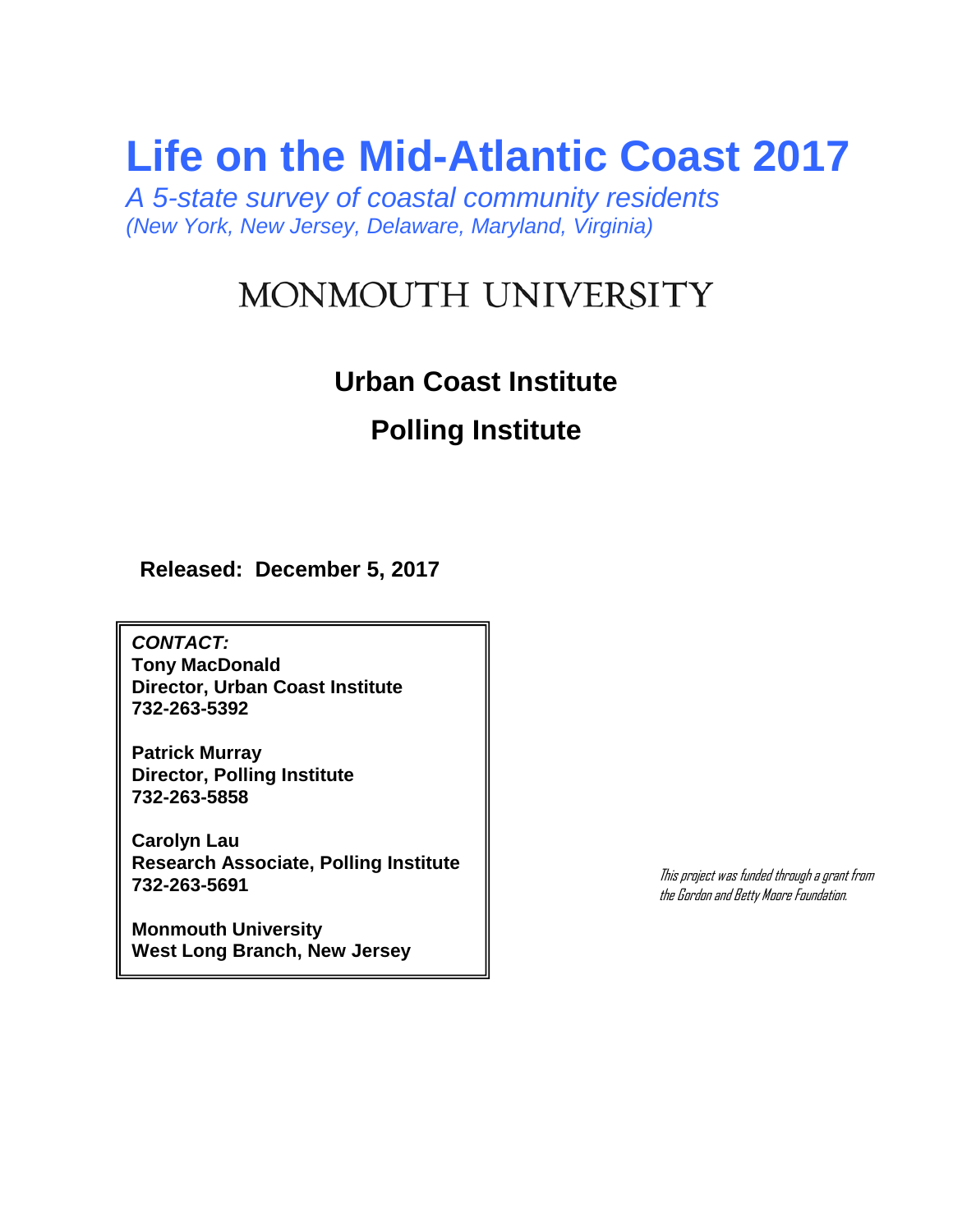# **Life on the Mid-Atlantic Coast 2017**

*A 5-state survey of coastal community residents*

## **SUMMARY**

Monmouth University, through the initiative and interdisciplinary resources of its Urban Coast Institute and Polling Institute, conducted a public opinion survey of coastal residents in the Mid-Atlantic region in the spring of 2017 on attitudes toward different aspects of a proposed Ocean Action Plan for the region. Because these institutes conducted a similar survey in 2009, this project is also able to track opinion changes among Mid-Atlantic coastal residents, particularly after a number of damaging storms hit this area including the Sandy disaster in 2012.

This unique study of coastal residents is one of three surveys on the Mid-Atlantic Ocean Action Plan, including a survey of key regional stakeholders (Fall 2016) and a survey of all residents from six states that make up the region (Summer 2017). These surveys are part of a larger Urban Coast Institute project to support mapping and facilitate dialogue about ocean planning in the Mid-Atlantic region. It was made possible through the generous support of a grant from the Gordon and Betty Moore Foundation.

The sample for the survey was divided into eight coastal regions: New York East (Suffolk coastal communities), New York West (Nassau), New Jersey North (Monmouth/Ocean), New Jersey South (Atlantic/Cape May), Delaware (Sussex), Maryland (Worcester), Virginia North (Accomack/Northampton) and Virginia South (Virginia Beach). A total of 1,005 permanent residents of coastal towns were interviewed by telephone from April 26 to May 31, 2017. The survey results have a  $\pm 3.1\%$  margin of error.

## **– Coastal Community Life –**

Most Mid-Atlantic coastal residents own their homes and many are long-time residents of their towns.

- *Almost three-quarters (74%) of Mid-Atlantic coastal residents own their homes. Half (48%) of coastal residents live a mile or more from the beach, 38% live within a few blocks of the beach, and 13% live on the water.*
- *A majority (51%) of coastal residents are long-time residents of their towns, living there for more than 20 years or their whole lives.*

Coastal residents take advantage of the activities their location provides them.

• *Nearly 9-in-10 residents (89%) have swum, sunbathed, or walked along the shore of beaches near their homes.*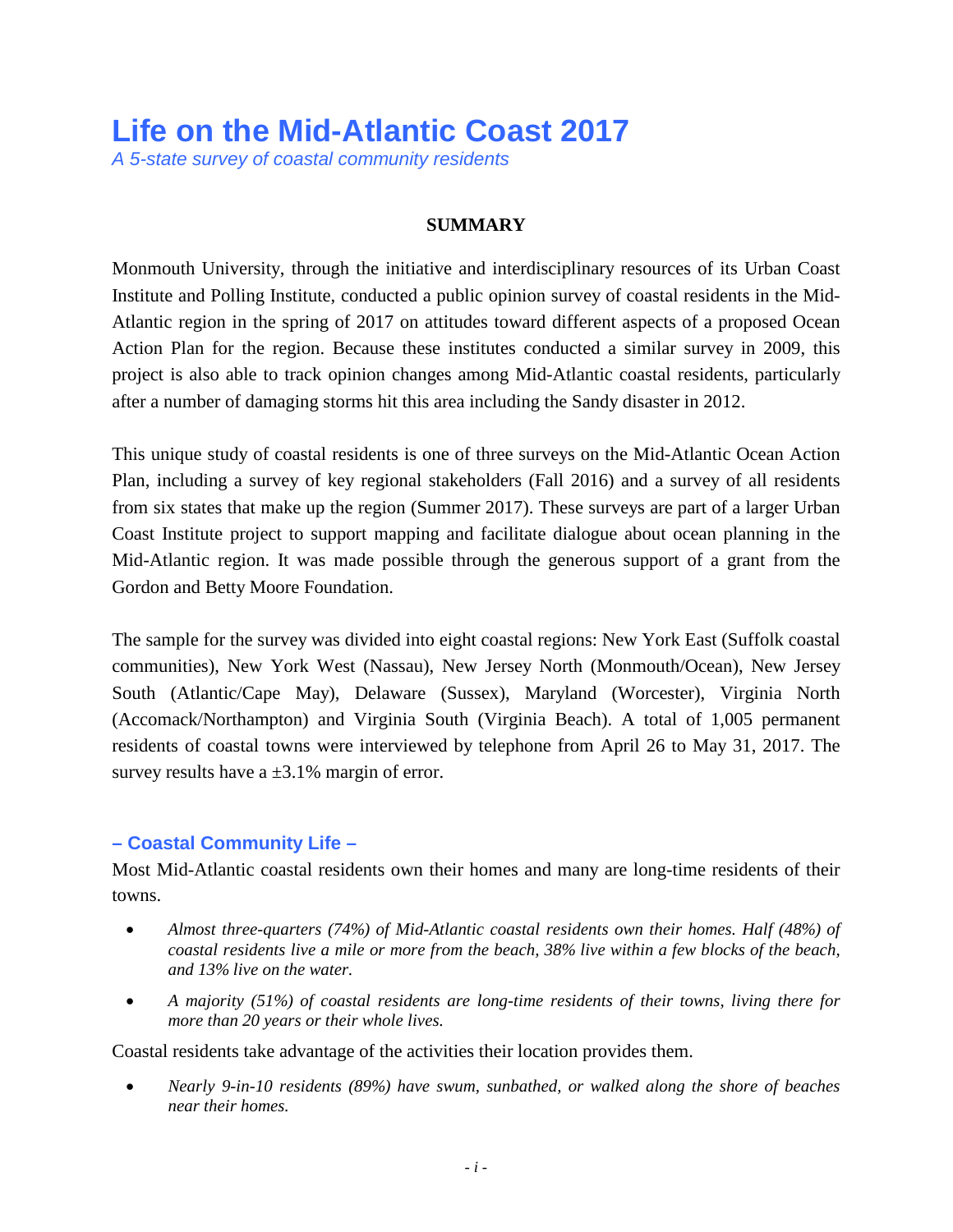- *58% have boated, canoed, kayaked, or jet-skied, and 51% have gone fishing, crabbing, or clamming in the waters near their homes.*
- *One-fifth of coastal residents own a boat.*

## **– Community Issues and Coastal Awareness –**

The vast majority of Mid-Atlantic coastal residents say that protecting the coast should be a high priority for their towns. They also say that coastal and ocean water pollution and sea level rise and storms are very serious concerns.

- *Out of five issues that their towns might face, protecting the coastal and ocean environment is the issue that Mid-Atlantic coastal residents most often identify as a high priority for their towns (81% say it is a high priority). This is followed by improving public education (71% say it is a high priority), improving the local economy and creating jobs (65%), lowering taxes (60%), and controlling growth and development (50%).*
- *Nearly all coastal residents (95%) say the condition of the ocean and beaches are at least somewhat important to their local economies.*
- *Six-in-ten Mid-Atlantic coastal residents rate coastal and ocean water pollution (62%) and sea level rise and storms (60%) as very serious concerns, 53% say the same about the loss of wetlands and coastal habitats, and slightly under half say the amount of development along the coast (46%) and the disappearance of small-scale marine and fishing businesses (45%) are very serious concerns.*
- *Residents are much more concerned today about the threat of sea level rise and storm risks than in 2009 (+19 points to 60% saying it is a very serious concern), with all states except Maryland experiencing a double-digit increase.*

Most residents have some knowledge about coastal and ocean issues in their local communities and recognize the impact the quality of ocean ecosystems can have in four different areas.

- *74% of Mid-Atlantic coastal residents say they know at least some about local coastal environment issues and 73% recognize that what happens along their coast affects the coasts of other states.*
- *76% of coastal residents say the quality of ocean ecosystems is very important for protecting the global environment, 69% say it is very important for growing the local economies of coastal communities, 61% say it is very important for maintaining strong national security, and 59% say it is very important for developing new sources of energy.*

## **– Coastal Policy –**

Mid-Atlantic coastal residents tend to give the government poor marks on its handling of coastal issues. They say they are willing to pay more in taxes in order to protect coastal waters, and they believe it is important for the government to maintain a database with information about the health of the ocean.

• *Four-in-ten coastal residents (39%) say the government is doing an excellent or good job protecting coastal wetlands and wildlife habitats. About one-third say the government is doing*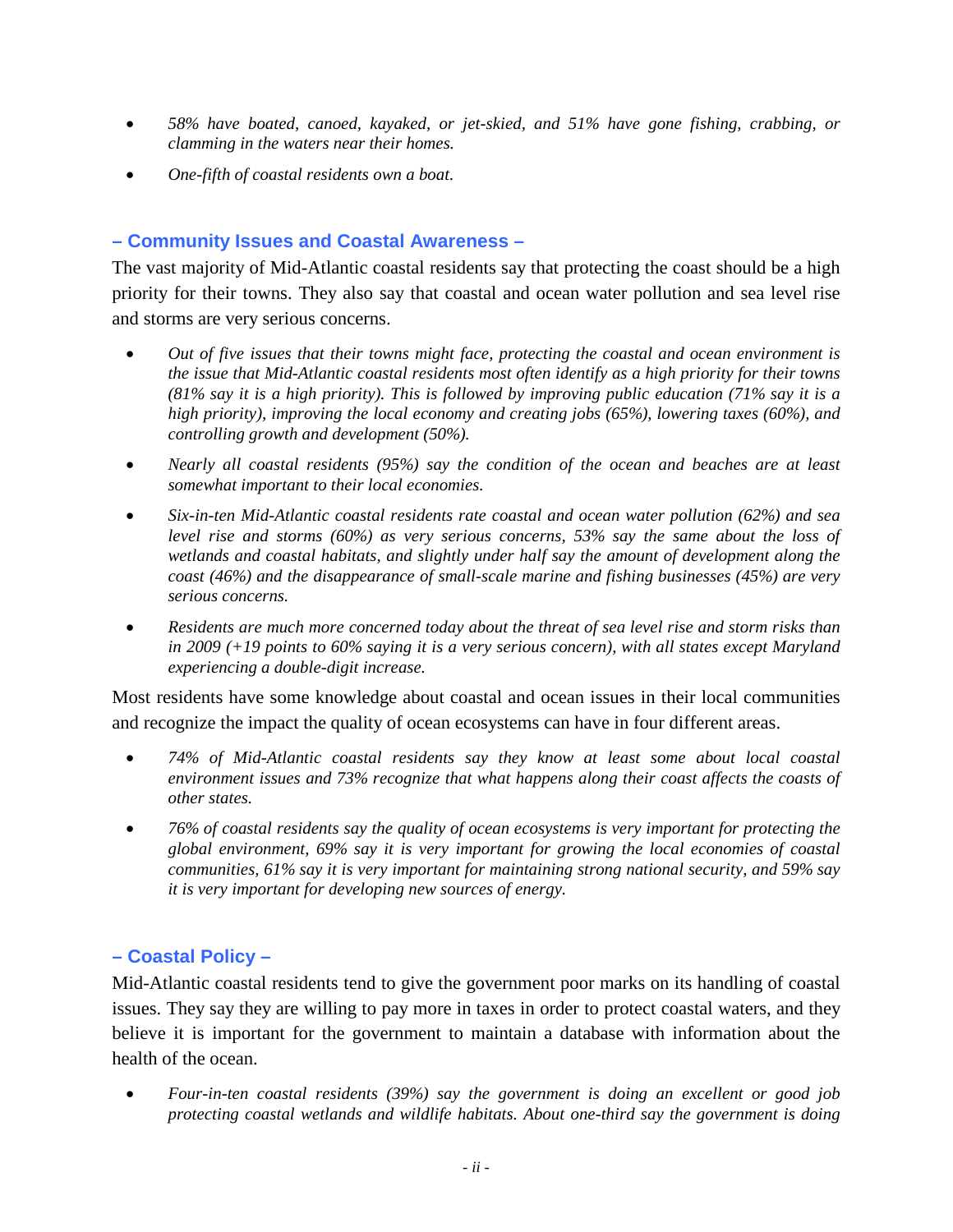*an excellent or good job managing fish and other marine life (32%) and collecting data that tracks the health of the ocean's ecosystem (31%). Slightly under a third (28%) say the same about the government's efforts to manage growth and development in coastal communities.*

- *Residents from northern Virginia, southern New Jersey, and Maryland tend to be slightly more positive about the government's efforts to protect coastal wetlands and wildlife habitats and manage fish and other marine life, with roughly 40-50% saying the government is doing an excellent or good job.*
- *Opinion is split on current efforts to protect local waters and beaches. Almost half of coastal residents (48%) say efforts are about right, but 42% say they are too little. Very few residents (5%) feel efforts are too much.*
- *Coastal residents of Maryland and Virginia are most likely to say efforts to protect local waters and beaches are about right (59%), while coastal residents of New York (47%) and New Jersey (45%) are most likely to say efforts are too little.*
- *A majority (68%) of residents say they are willing to pay more in taxes to protect the coastal waters, shoreline, and beaches in their towns.*
- *67% of Mid-Atlantic coastal residents say it is very important for government to collect information and maintain databases on the health of the oceans, while another 24% say this is somewhat important.*

Opinions are mixed about how much input into coastal management decisions the federal government gives various stakeholders. Support for off-shore energy production has declined since 2009, and residents are generally supportive of certain restrictions placed on areas of the ocean.

- *Just under half (47%) of coastal residents say the government does not give enough input to state and local officials or local fishing and marine industries into decisions about managing the ocean. About a third (36%) say the federal government does not give the mining and energy industries enough input into these decisions.*
- *72% of coastal residents say they would support placing electricity-generating windmills off the coast as long as they are not visible from the shoreline, 52% would support visible windmills, and only 22% would support off-shore oil and gas drilling.*
- *Almost 6-in-10 residents (63%) would support designating certain areas of the ocean where fishing would be restricted, and 78% would support such restrictions on oil and gas drilling.*

## **– Climate Change –**

The vast majority of Mid-Atlantic coastal residents believe in climate change. They are split on how prepared they think their towns are for sea level rise and storm risks.

- *83% of coastal residents believe in climate change compared to 15% who do not.*
- *48% of coastal residents believe climate change has hurt their local fishing industries.*
- *Roughly three-quarters of coastal residents believe reports of future sea level rise and storm and flood damage are either accurate (59%) or underestimated (15%), but 23% say they are exaggerated.*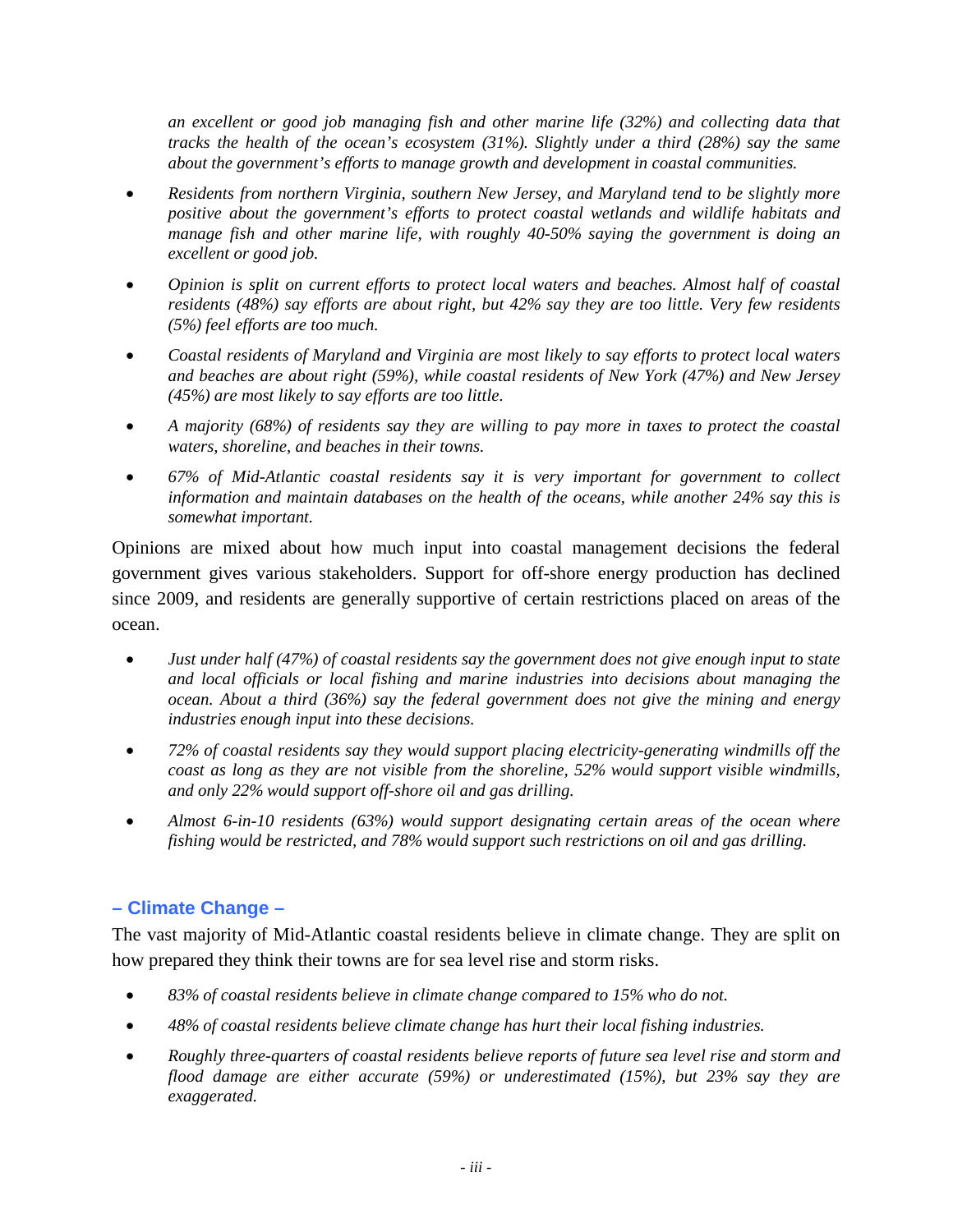- *36% of coastal residents say human activity is the main cause of climate change, 19% say natural changes are the main cause, and 42% say both are equally to blame. Coastal residents in Virginia are least likely to say human activity is the main cause of climate change (19% say this) but most likely to say climate change and natural changes are equally to blame (61%).*
- *57% of Mid-Atlantic coastal residents say their communities are prepared to deal with the threats of sea level rise and coastal storms, while 40% say their towns are not prepared.*
- *Besides the 18% who already say their communities are very prepared for the threats of sea level rise and storms, 42% of coastal residents say it is possible to be prepared, 21% say it is not possible, and 19% say they are not sure.*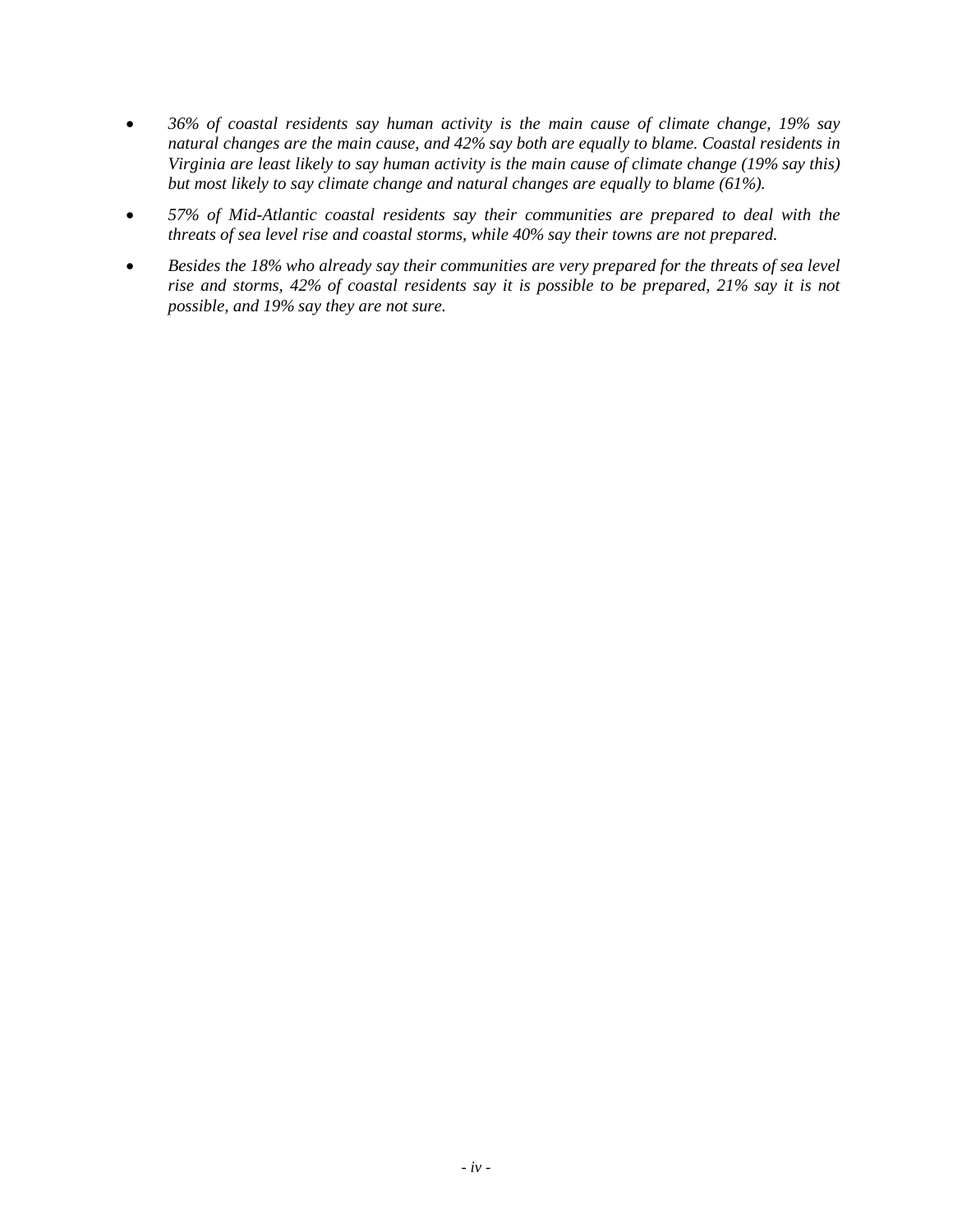## **Life on the Mid-Atlantic Coast 2017**

*A 5-state survey of coastal community residents*

## **TABLE OF CONTENTS**

**PAGE**

| I.   |  |
|------|--|
| II.  |  |
| III. |  |
|      |  |
| IV.  |  |
|      |  |
| V.   |  |
|      |  |
| VI.  |  |
| VII. |  |

**APPENDICES:**

Survey Methodology Survey Instrument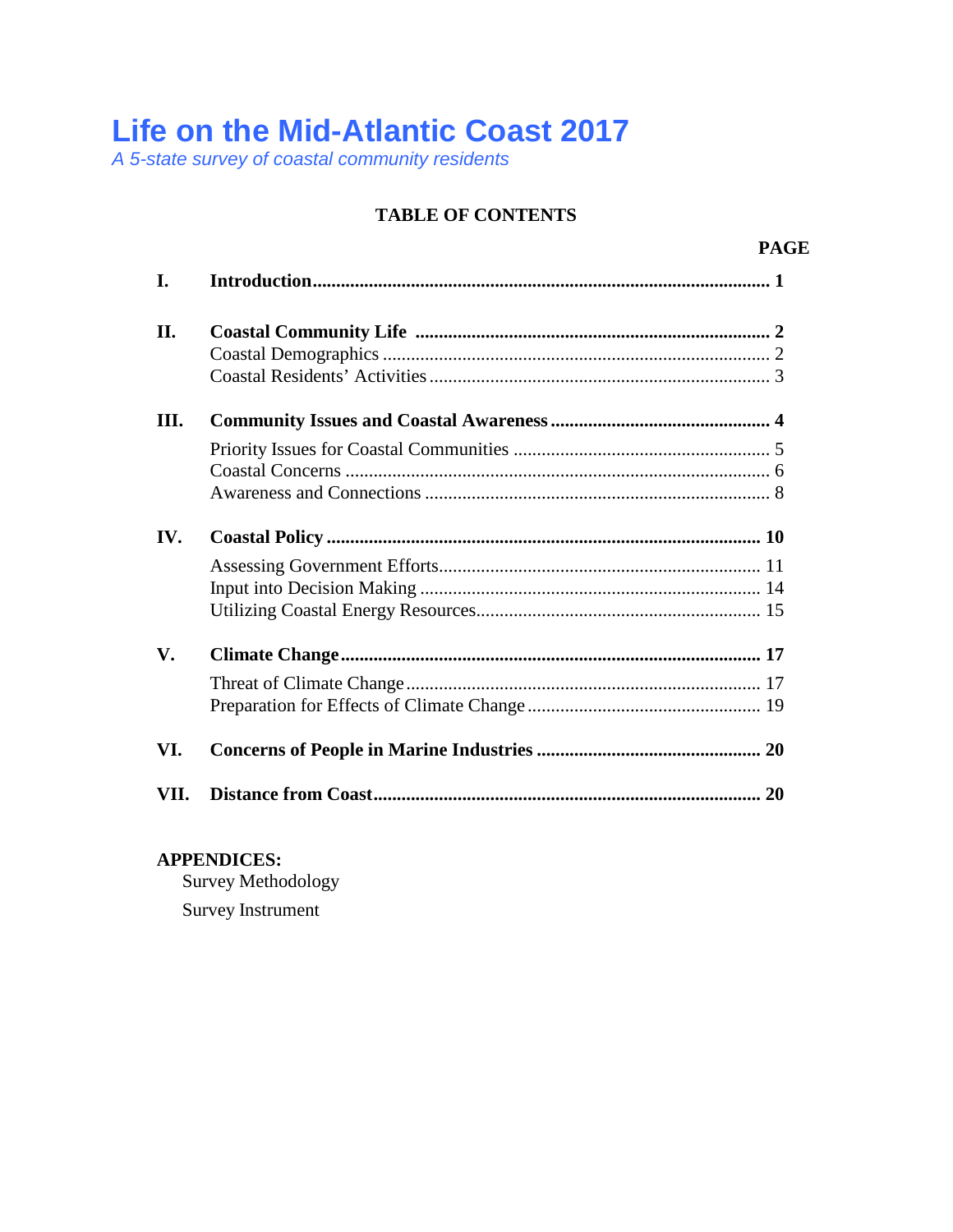# **Life on the Mid-Atlantic Coast 2017**

*A 5-state survey of coastal community residents*

## **I. Introduction**

Monmouth University, through the initiative and interdisciplinary resources of its Urban Coast Institute and Polling Institute, conducted a public opinion survey of coastal residents in the Mid-Atlantic region in the spring of 2017 on attitudes toward different aspects of a proposed Ocean Action Plan for the region. Because these institutes conducted a similar survey in 2009, this project is also able to track opinion changes among Mid-Atlantic coastal residents, particularly after a number of damaging storms hit this area including the Sandy disaster in 2012.

This unique study of coastal residents is one of three surveys on the Mid-Atlantic Ocean Action Plan, including a survey of key regional stakeholders (Fall 2016) and a survey of all residents from six states that make up the region (Summer 2017). These surveys are part of a larger Urban Coast Institute project to support mapping and facilitate dialogue about ocean planning in the Mid-Atlantic region. It was made possible through the generous support of a grant from the Gordon and Betty Moore Foundation.

Environmental science has long recognized that coastal and ocean environments are, by their nature, interrelated. However, policy implementation is sometimes constrained by the concerns and priorities of local communities. A 2007 Monmouth University survey effort was the first to systematically measure similarities and differences in public attitudes toward ocean issues among residents who live in Mid-Atlantic coastal communities. This was followed up by a larger study in 2009. Establishing a grounded understanding of local concerns and public opinion on critical ocean issues can help policymakers effectively develop targeted strategies for working with local populations and government entities to advance regional solutions.

The sample for the survey was divided into eight coastal regions: New York East (Suffolk coastal communities), New York West (Nassau), New Jersey North (Monmouth/Ocean), New Jersey South (Atlantic/Cape May), Delaware (Sussex), Maryland (Worcester), Virginia North (Accomack/Northampton) and Virginia South (Virginia Beach).<sup>[1](#page-6-0)</sup> In order to statistically compare responses among regions, a unique sample was drawn for each region; 150 coastal residents for each of the four New York and New Jersey regions and approximately 100 each for the remaining four regions, creating a total sample of 1,005 residents. Interviews were conducted by telephone from April 26 to May 31, 2017. Results for the total sample have a statistical margin of error of  $\pm 3.1\%$ .

<span id="page-6-0"></span><sup>|&</sup>lt;br>|<br>| <sup>1</sup> Due to its relatively small geographic size and unique urban quality, the coastal portion of Queens County in New York was not included in this study.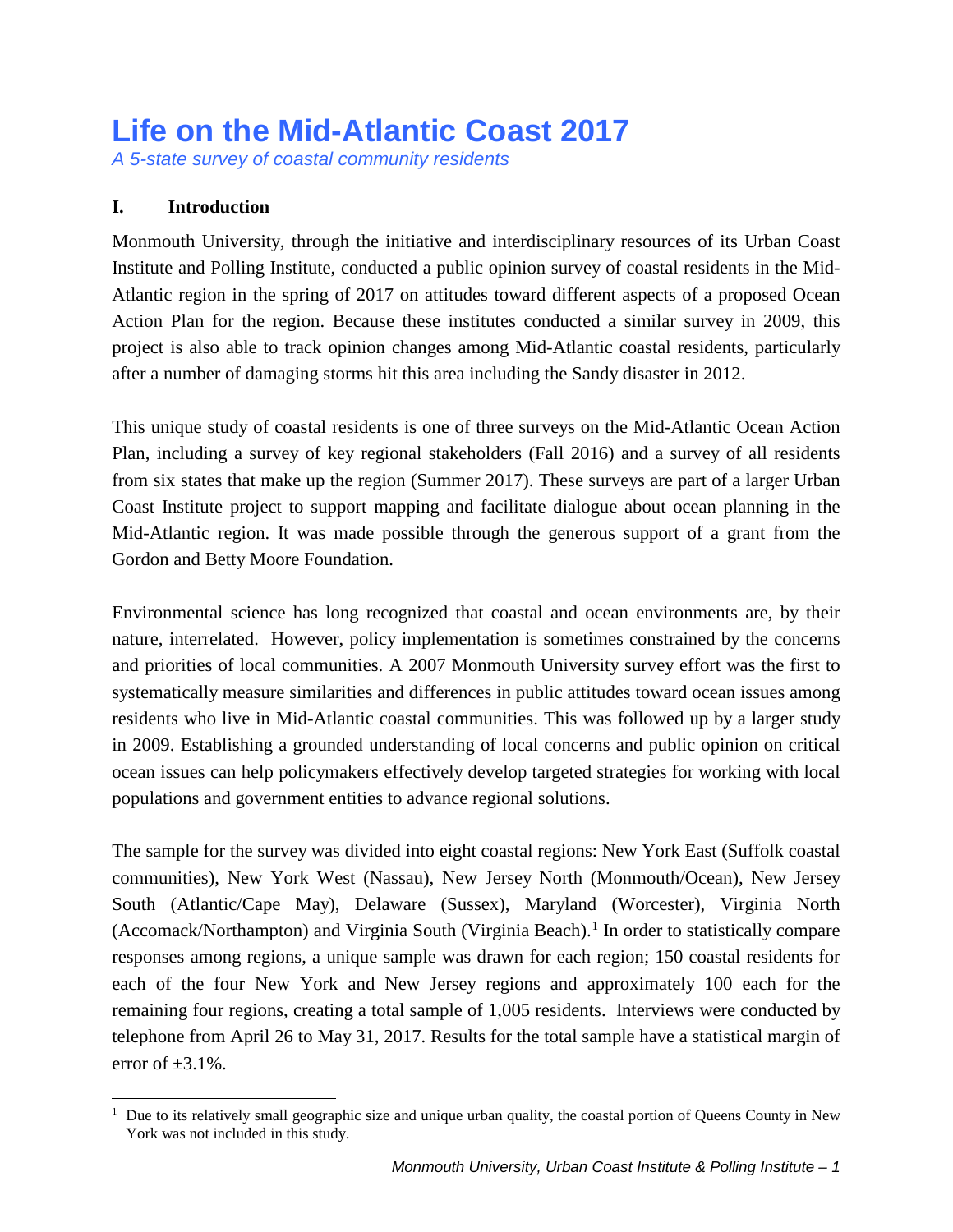The survey sample was drawn to reflect the views of permanent residents who live in communities that geographically touch the Atlantic Ocean. The survey covered the relative priority of coastal and ocean issue concerns in local communities; evaluations of the coastal and ocean environment; assessments of government performance in protecting the coast and ocean; and opinions on different coastal and ocean policy issues, including climate change and oceanrelated energy resources.

The survey was designed and analyzed by the Monmouth University Polling Institute, Patrick Murray, Director, and Carolyn Lau, Research Associate. The overall project effort was directed by Tony MacDonald, Director of the Urban Coast Institute at Monmouth University. This report and the interpretation of the survey findings are the sole responsibility of the Urban Coast Institute and the Polling Institute at Monmouth University.

## **II. Coastal Community Life**

This section describes the demographic composition of Mid-Atlantic coastal communities as well as the ocean-related activities residents engage in.

## *Key Findings:*

- Almost three-quarters (74%) of Mid-Atlantic coastal residents own their homes. Half (48%) of coastal residents live a mile or more from the beach, 38% live within a few blocks of the beach, and 13% live on the water.
- A majority (51%) of coastal residents are long-time residents of their towns, living there for more than 20 years or their whole lives.
- The vast majority (84%) of Mid-Atlantic coastal residents are white.
- Nearly 9-in-10 residents have swum, sunbathed, or walked along the shore of beaches near their homes. Almost 6-in-10 have boated, canoed, kayaked, or jet-skied, and half have gone fishing, crabbing, or clamming in the waters near their homes.
- One-fifth of coastal residents own a boat.

## **– Coastal Demographics –**

Most Mid-Atlantic coastal residents own their homes (74%), roughly the same percentage as in 2009 (77%). Thirteen percent of Mid-Atlantic coastal residents live on the waterfront (either on a beach or a bay), about the same as in 2009. They are less likely to live within a few blocks of the beach today than in 2009 (38% vs. 46%) and are more likely to live a mile or more from the beach today (48% vs. 39%). Slightly over half of Mid-Atlantic coastal residents (51%) have lived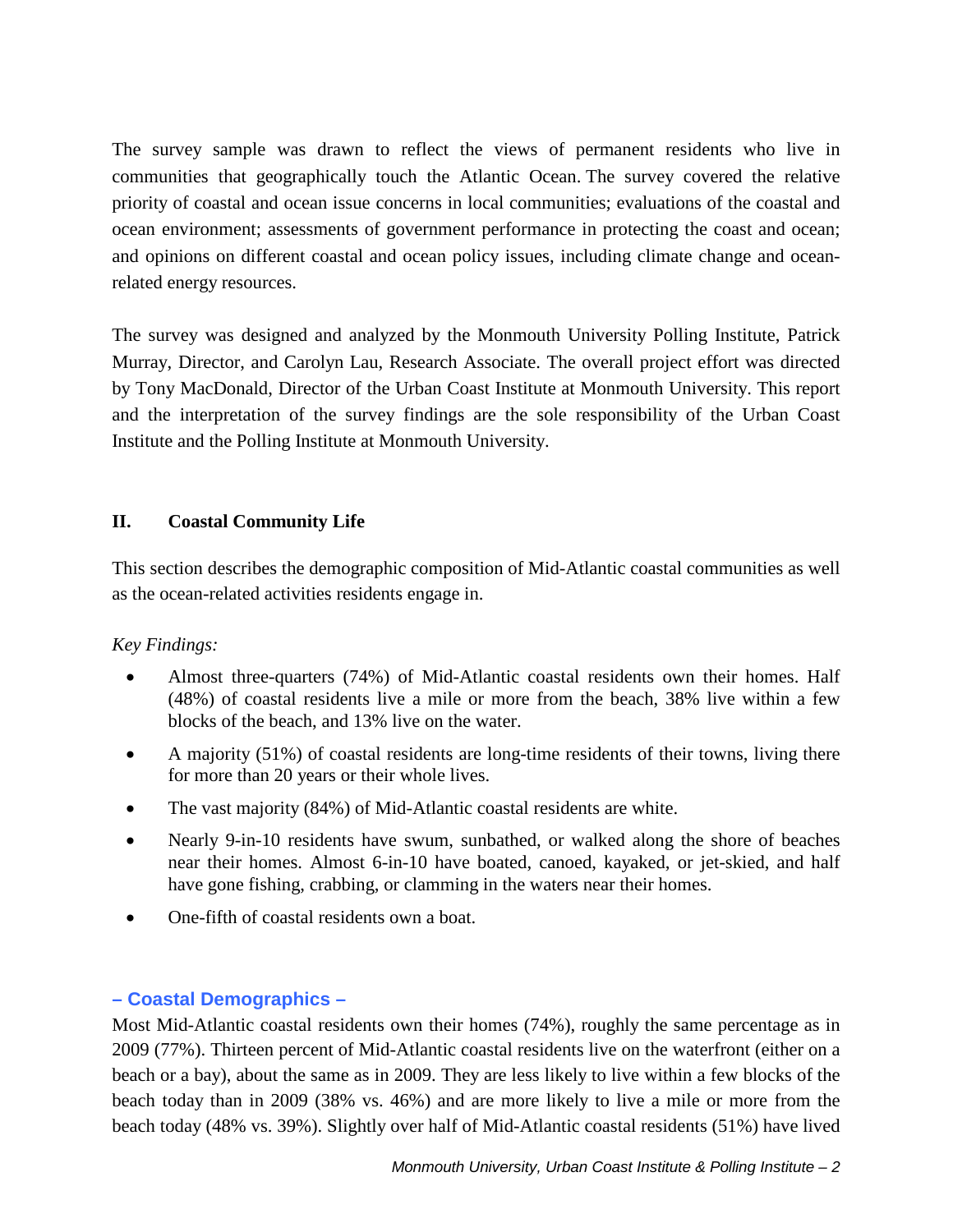in their towns for more than 20 years or for their entire lives, 32% have lived in their towns for 6- 20 years, and 17% have lived there for five years or less. This distribution is similar to what it was in 2009.

Forty- to fifty-nine-year-olds make up the largest portion of Mid-Atlantic coastal residents (38%), followed by people 60 or older (34%) and people 18-39 (27%). Delaware has a particularly large older population, with half (50%) of its coastal residents age 60 or older. Only a quarter (25%) of Mid-Atlantic coastal residents have children under the age of 18 in their households, a drop of five points from 2009.

The majority of coastal residents are white (84%), ranging from 77% of coastal residents in Virginia to 91% of coastal residents in New York. There is a roughly even split among coastal residents with a high school education or less (33%), some college (30%), or a college degree (36%). Residents of these coastal communities come from a variety of economic backgrounds but tend to earn higher incomes, with 28% earning a household income of less than \$50,000, 27% earning from \$50,000 to just under \$100,000, and 35% earning \$100,000 or more. The percentage of residents in the highest income group increased ten points from 2009.

## **– Coastal Residents' Activities –**

The survey asked Mid-Atlantic coastal residents whether they had participated in a variety of recreational activities within five miles of their homes in the past year. Most coastal residents (89%) report having swum, walked, or sunbathed near their home, which is nearly the same percentage as eight years ago (90%). These are popular activities in all states, with the lowest percentage engaging in these activities at 82% in Virginia and the highest at 93% in Delaware.

Almost 6-in-10 residents (58%) have boated, canoed, kayaked, or jet-skied near their homes in the past year, ranging from 52% of coastal residents in Delaware to 63% of coastal residents in New York. There has been a significant increase in the percentage of residents reporting these activities, up eight points from 50% in 2009, driven by large increases in New York (from 52% in 2009 to 63% in 2017) and New Jersey (from 47% in 2009 to 57% in 2017).

Half of Mid-Atlantic coastal residents (51%) report fishing, crabbing, or clamming, exhibiting no change from 2009. New Jerseyans are least likely to report doing these activities (47%) while residents from coastal Maryland are most likely to report them (63%).

Men are more likely to report engaging in all of the aforementioned activities than women. There is an especially large jump in the number of men saying they have boated, canoed, kayaked, or jet-skied (from 55% in 2009 to 70% in 2017). In addition, younger people tend to be more likely to engage in these activities than people 60 or older.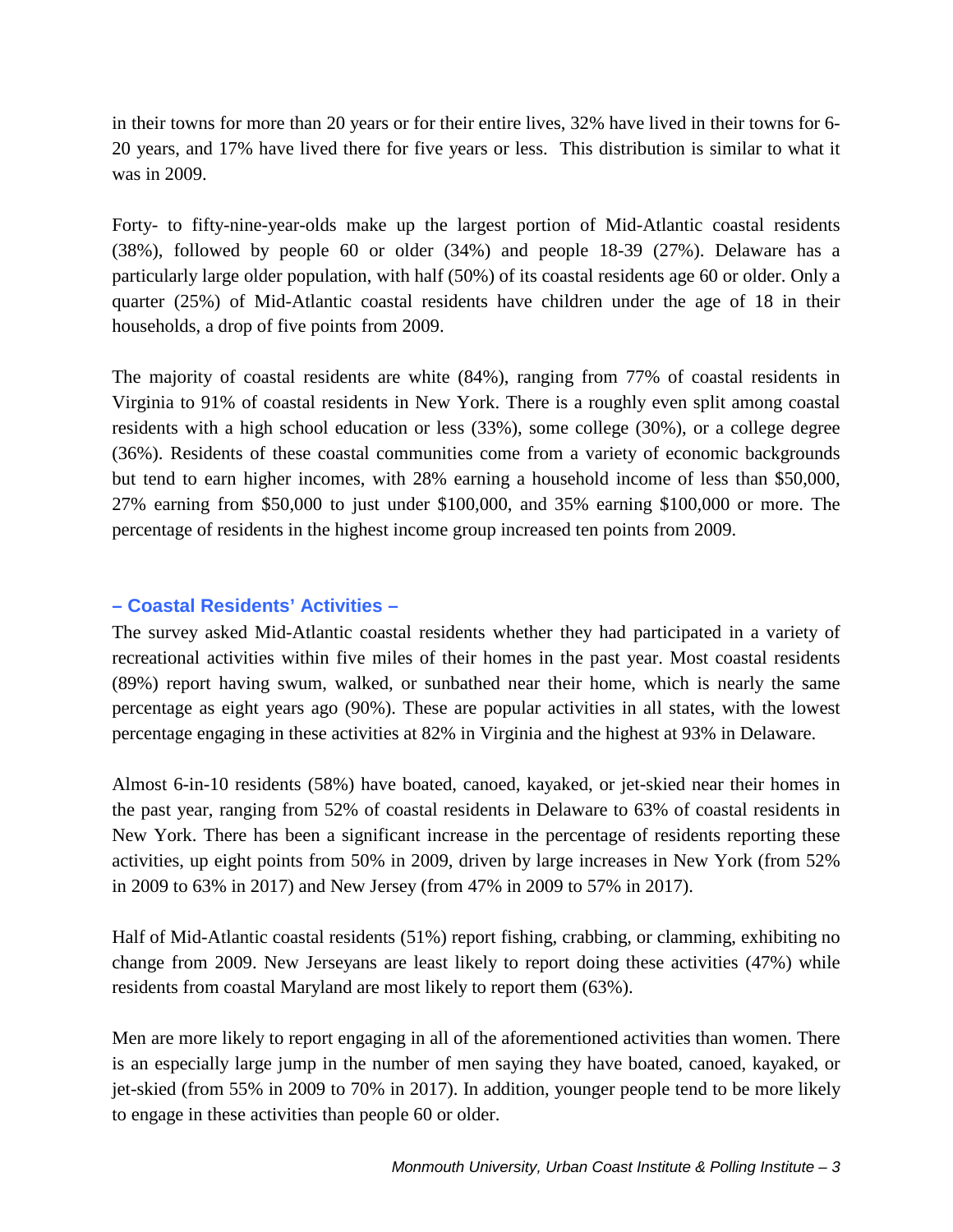One-fifth of coastal residents in Mid-Atlantic states own a boat, including 14% who own motorboats, 5% who own non-motor boats, and 1% who own both types of boats.

| <b>Coastal Activities</b>                                                                      |                         |      |      |                                |                     |      |
|------------------------------------------------------------------------------------------------|-------------------------|------|------|--------------------------------|---------------------|------|
| Have you done any of the following activities within five miles of your home in the past year? |                         |      |      |                                |                     |      |
|                                                                                                | Swim, walk,<br>sunbathe |      |      | Boat, canoe,<br>kayak, jet-ski | Fish,<br>crab, clam |      |
|                                                                                                | 2017                    | 2009 | 2017 | 2009                           |                     | 2009 |
| <b>Total</b>                                                                                   | 89%                     | 90%  | 58%  | 50%                            | 51%                 | 51%  |
| Region                                                                                         |                         |      |      |                                |                     |      |
| New York                                                                                       | 89                      | 87   | 63   | 52                             | 52                  | 47   |
| New Jersey                                                                                     | 90                      | 94   | 57   | 47                             | 47                  | 50   |
| Delaware                                                                                       | 93                      | 85   | 52   | 54                             | 52                  | 53   |
| Maryland                                                                                       | 87                      | 91   | 60   | 65                             | 63                  | 61   |
| Virginia                                                                                       | 82                      | 85   | 56   | 55                             | 56                  | 59   |
| <b>Distance from Coast</b>                                                                     |                         |      |      |                                |                     |      |
| Waterfront                                                                                     | 84                      | 91   | 67   | 59                             | 51                  | 63   |
| A few blocks                                                                                   | 93                      | 93   | 58   | 51                             | 50                  | 49   |
| Farther away                                                                                   | 86                      | 86   | 56   | 46                             | 52                  | 48   |
| <u>Age</u>                                                                                     |                         |      |      |                                |                     |      |
| 18 to 39                                                                                       | 90                      | 95   | 69   | 55                             | 58                  | 55   |
| 40 to 59                                                                                       | 92                      | 92   | 65   | 59                             | 55                  | 57   |
| 60 and older                                                                                   | 84                      | 83   | 42   | 36                             | 41                  | 39   |
| Gender                                                                                         |                         |      |      |                                |                     |      |
| Male                                                                                           | 93                      | 93   | 70   | 55                             | 63                  | 59   |
| Female                                                                                         | 85                      | 88   | 48   | 45                             | 41                  | 43   |
|                                                                                                |                         |      |      |                                |                     |      |

## **III. Community Issues and Coastal Awareness**

This section covers the priority Mid-Atlantic coastal residents place on a number of issues affecting their towns as well as their concerns about specific coastal issues. It also addresses coastal residents' awareness of coastal environmental issues, the interconnectedness of the coasts of Mid-Atlantic states, and the importance of ocean ecosystems.

## *Key Findings:*

- Out of five issues that their towns might face, protecting the coastal and ocean environment is the issue that Mid-Atlantic coastal residents most often identify as a high priority for their towns (81% say it is a high priority). This is followed by improving public education (71% say it is a high priority), improving the local economy and creating jobs (65%), lowering taxes (60%), and controlling growth and development (50%).
- Nearly all coastal residents say the condition of the ocean and beaches are at least somewhat important to their local economies.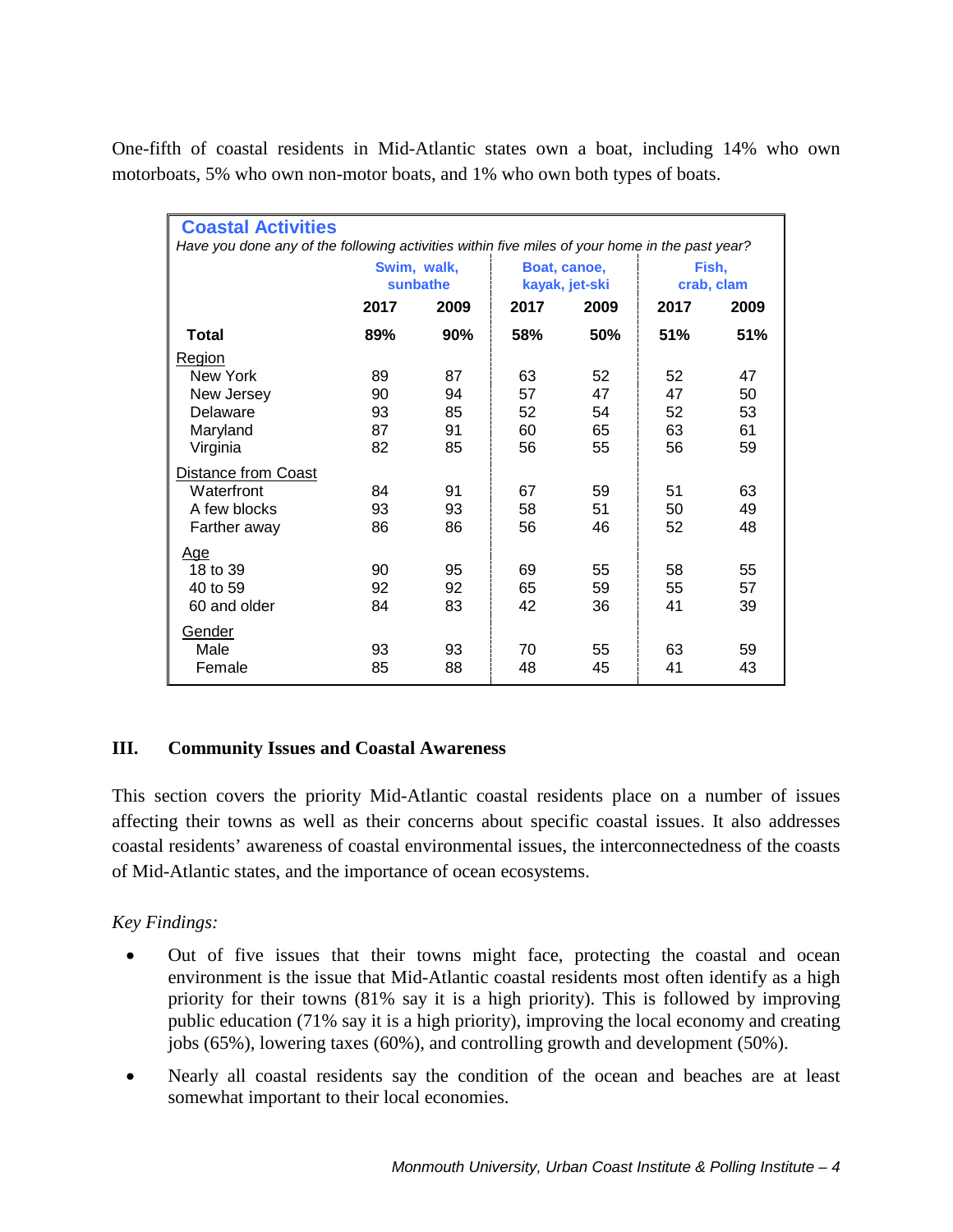- Six-in-ten Mid-Atlantic coastal residents say coastal and ocean water pollution and sea level rise and storms as very serious concerns, just over half say the same about the loss of wetlands and coastal habitats, and slightly under half say the amount of development along the coast and the disappearance of small-scale marine and fishing businesses are very serious concerns.
- Residents are much more concerned today about the threat of sea level rise and storm risks than in 2009 (+19 points to 60% saying it is a very serious concern), with all states except Maryland experiencing a double-digit increase.
- Three-quarters of Mid-Atlantic coastal residents say they know at least some about local coastal environment issues. Roughly the same proportion recognize that what happens along their coast affects the coasts of other states.
- Seventy-six percent of coastal residents say the the quality of ocean ecosystems is very important for protecting the global environment, 69% say it is very important for growing the local economies of coastal communities, 61% say it is very important for maintaining strong national security, and 59% say it is very important for developing new sources of energy.

## **– Priority Issues for Coastal Communities –**

Residents were asked about the priority they place on five issues that their towns might face. Out of the five issues, protecting the coastal and ocean environment is deemed a high priority by the greatest percentage of Mid-Atlantic coastal residents (81%), followed by improving public education (71%), improving the local economy and creating jobs (65%), lowering taxes (60%), and controlling growth and development (50%). Compared to 2009, two of these issue areas saw increases in the percentage of residents saying they are high priorities - education (+7 points) and the coastal and ocean environment (+5 points). There was a decrease in concern for the remaining three issues – the economy and jobs (-4 points), taxes (-5 points), and growth and development (-6 points).

Protecting the coastal and ocean environment is the highest-rated priority for all states except Virginia, where it is virtually tied with improving public education (78% say public education is a high priority vs. 76% who say the same of protecting the ocean). Coastal residents of Delaware are most concerned about the coastal and ocean environment (86% say that protecting it is a high priority), compared with 82% in New Jersey and New York, 80% in Maryland, and 76% in Virginia. This was also the top issue in 2009, but its importance grew at varying rates in the Mid-Atlantic states. Specifically, New Jersey saw an eight-point increase since 2009, Maryland saw a five-point increase, Delaware saw a four-point increase, and Virginia saw a three-point increase. There was no change overall in New York.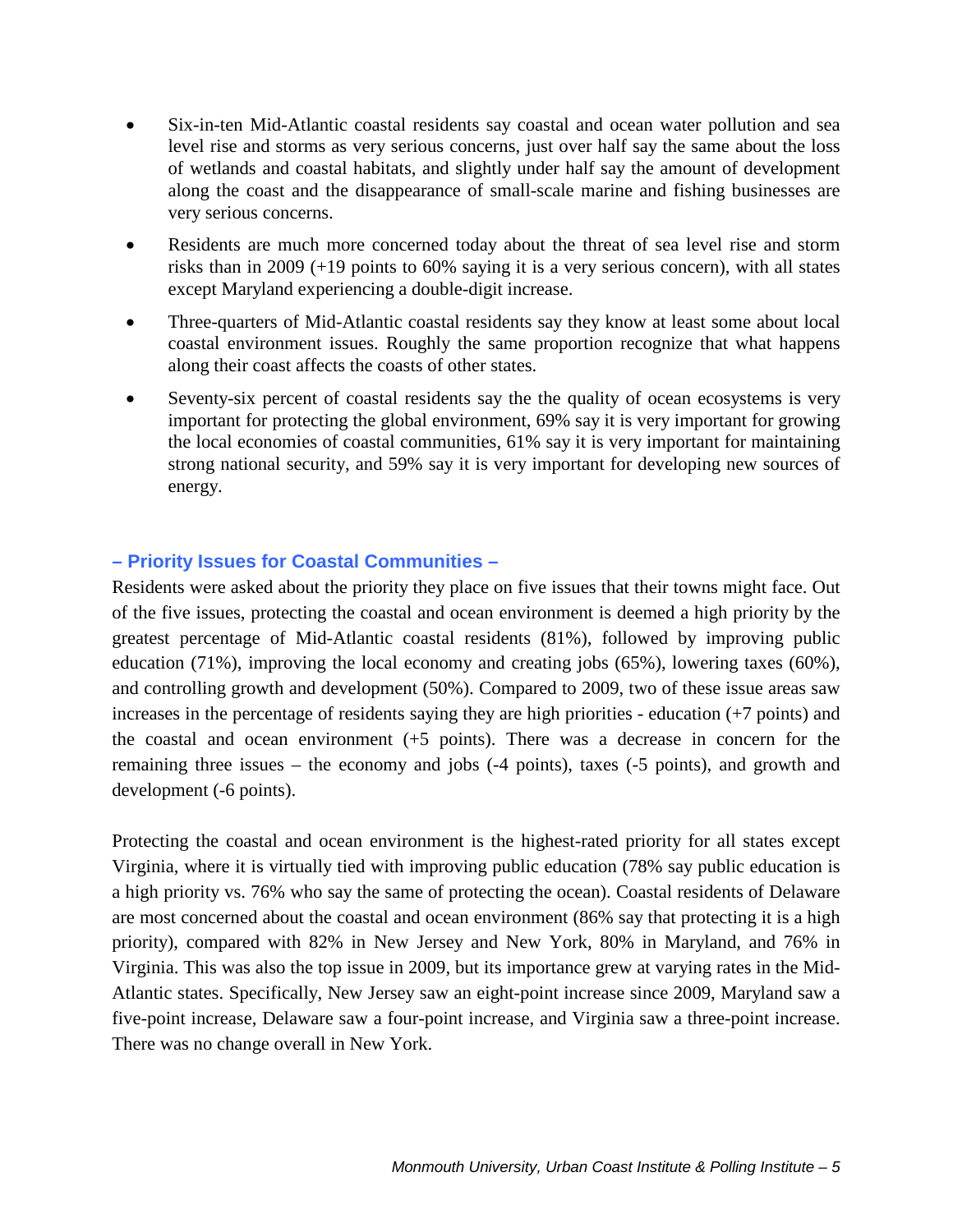#### **High Priority Issues for Your Town**

Here are some issues that your town may have to deal with. After I read each one, please tell me whether it *should be a high, medium, or low priority.*

| Percentage saying<br>"high priority": | 2017 | <b>Protecting the</b><br>coastal and<br><b>Improving</b><br>public<br>ocean<br>education<br>environment<br>2009<br>2009<br>2017 |            | Improving the<br>local economy<br>and creating<br>jobs<br>2009<br>2017 |     | <b>Lowering</b><br>taxes<br>2009<br>2017 |     | <b>Controlling</b><br>growth and<br>development<br>2017<br>2009 |     |     |
|---------------------------------------|------|---------------------------------------------------------------------------------------------------------------------------------|------------|------------------------------------------------------------------------|-----|------------------------------------------|-----|-----------------------------------------------------------------|-----|-----|
| Total                                 | 81%  | 76%                                                                                                                             | <b>71%</b> | 64%                                                                    | 65% | 69%                                      | 60% | 65%                                                             | 50% | 56% |
| Region                                |      |                                                                                                                                 |            |                                                                        |     |                                          |     |                                                                 |     |     |
| New York                              | 82   | 82                                                                                                                              | 68         | 65                                                                     | 59  | 69                                       | 59  | 70                                                              | 54  | 59  |
| New Jersey                            | 82   | 74                                                                                                                              | 72         | 62                                                                     | 70  | 68                                       | 70  | 69                                                              | 48  | 56  |
| Delaware                              | 86   | 82                                                                                                                              | 62         | 62                                                                     | 47  | 66                                       | 19  | 42                                                              | 67  | 68  |
| Maryland                              | 80   | 75                                                                                                                              | 62         | 51                                                                     | 64  | 73                                       | 49  | 65                                                              | 48  | 56  |
| Virginia                              | 76   | 73                                                                                                                              | 78         | 76                                                                     | 71  | 74                                       | 45  | 47                                                              | 46  | 49  |
| <b>Distance from Coast</b>            |      |                                                                                                                                 |            |                                                                        |     |                                          |     |                                                                 |     |     |
| Waterfront                            | 82   | 74                                                                                                                              | 77         | 56                                                                     | 65  | 61                                       | 56  | 66                                                              | 44  | 49  |
| A few blocks                          | 85   | 79                                                                                                                              | 68         | 66                                                                     | 59  | 67                                       | 63  | 67                                                              | 46  | 59  |
| Farther away                          | 77   | 74                                                                                                                              | 72         | 66                                                                     | 70  | 75                                       | 59  | 63                                                              | 56  | 56  |

#### **– Coastal Concerns –**

Most Mid-Atlantic coastal residents recognize the importance of the condition of the ocean and beaches to their local economies. Eighty-four percent say it is very important, ranging from 81% in New York to 96% in Delaware. Eleven percent say it is somewhat important and only 4% say it is not too important. There is very little change in these numbers since 2009.



The survey also included questions about the seriousness of five issues especially relevant to coastal residents. Six-in-ten Mid-Atlantic coastal residents rate coastal and ocean water pollution (62%) and sea level rise and storms (60%) as very serious concerns. Just over half (53%) of coastal residents say the loss of wetlands and coastal habitats is a very serious concern, and slightly under half say the amount of development along the coast (46%) and the disappearance of small-scale marine and fishing businesses (45%) are very serious concerns.

There was a large increase in those saying sea level rise and storm risks are very serious concerns, up 19 points from just 41% in 2009. In fact, whereas coastal residents were least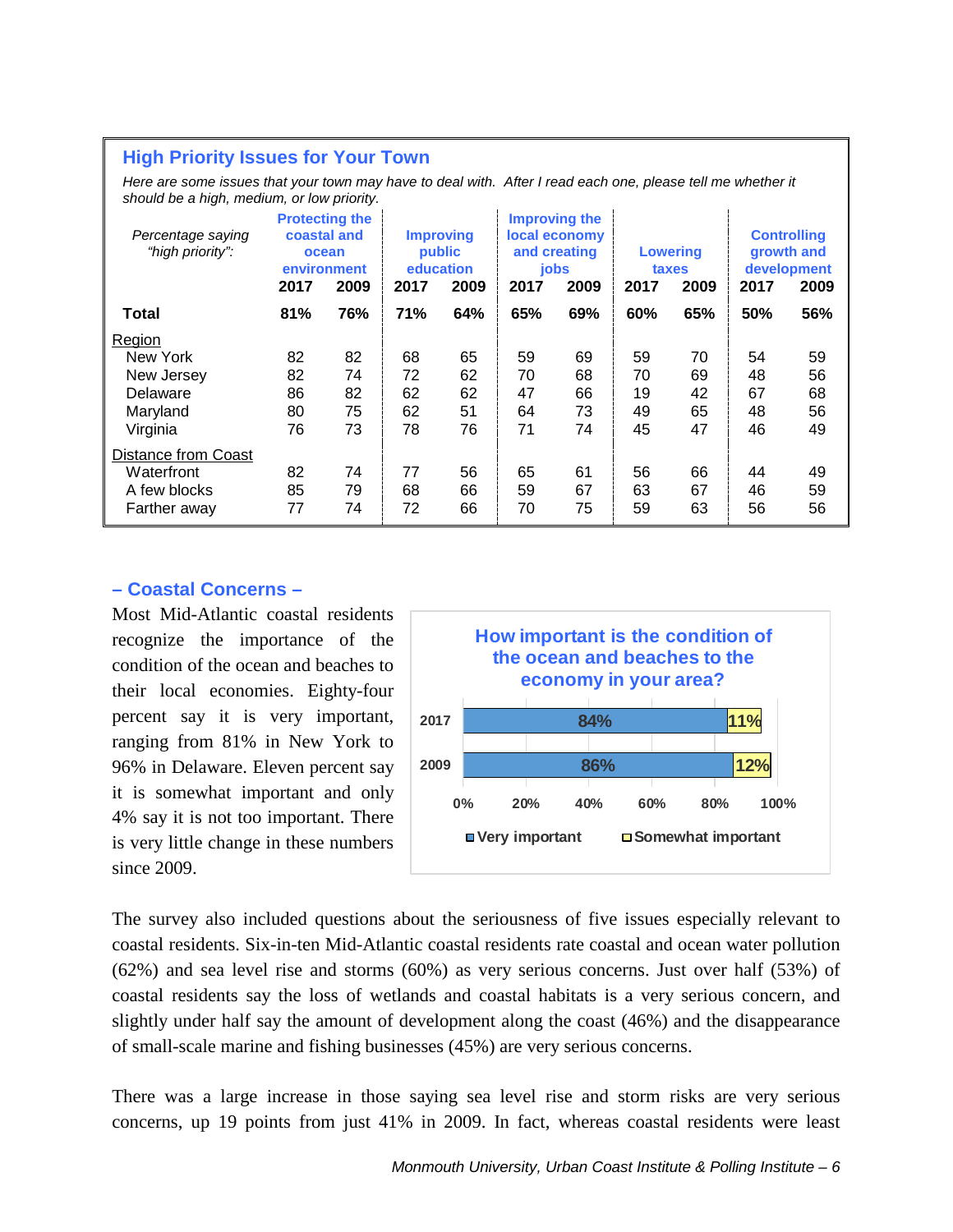concerned about sea level rise in 2009, it is nearly tied for first place today. Residents of coastal New Jersey are most concerned about sea level rise and storms (67% say these are very serious concerns) and residents of coastal Maryland are least concerned (46% say these are very serious concerns). All of the states except Maryland saw a double-digit increase in concern from 2009, led by a 41-point jump in northern New Jersey up to 73%, a 23-point increase in Virginia Beach up to 55%, a 21-point increase in Delaware up to 60%, and a 20-point increase on western Long Island up to 70%.

There were more modest increases of five to six points in concern about coastal and ocean water pollution and the loss of wetlands and coastal habitats. Concern about coastal and ocean water pollution ranges from 48% of coastal residents in Maryland and Delaware saying it is a very serious concern to 69% in New Jersey. The increase in concern since 2009 was driven by respondents from northern New Jersey (+10 points to 74%) and Virginia (+13 points to 58%), especially those on the northern Virginia coast (+15 points to 54%). In addition, the loss of wetlands and coastal habitats is rated as a very serious concern by 47% of coastal residents in Virginia and Maryland and up to 62% of coastal residents in New York. There was minimal change in concern for the loss of wetlands since 2009 except in New York, where concern increased 17 points.

The percentage of residents rating the amount of development along the coast as a serious concern is basically the same as eight years ago across the Mid-Atlantic as a whole. Those saying it is a very serious concern ranges from 33% of Virginia's coastal residents to 61% of Delaware's coastal residents. The most notable change occurred in Maryland where those rating coastal development as a serious concern dropped by 15 points since 2009 to 34%.

The disappearance of small-scale marine and fishing businesses is a new question in 2017, so there is no comparison to 2009. This issue is of most concern to residents on the northern Virginia coast (70% say it is a very serious concern) and on eastern Long Island (61%). In contrast, only 27% of residents on the Delaware coast say it is a very serious concern.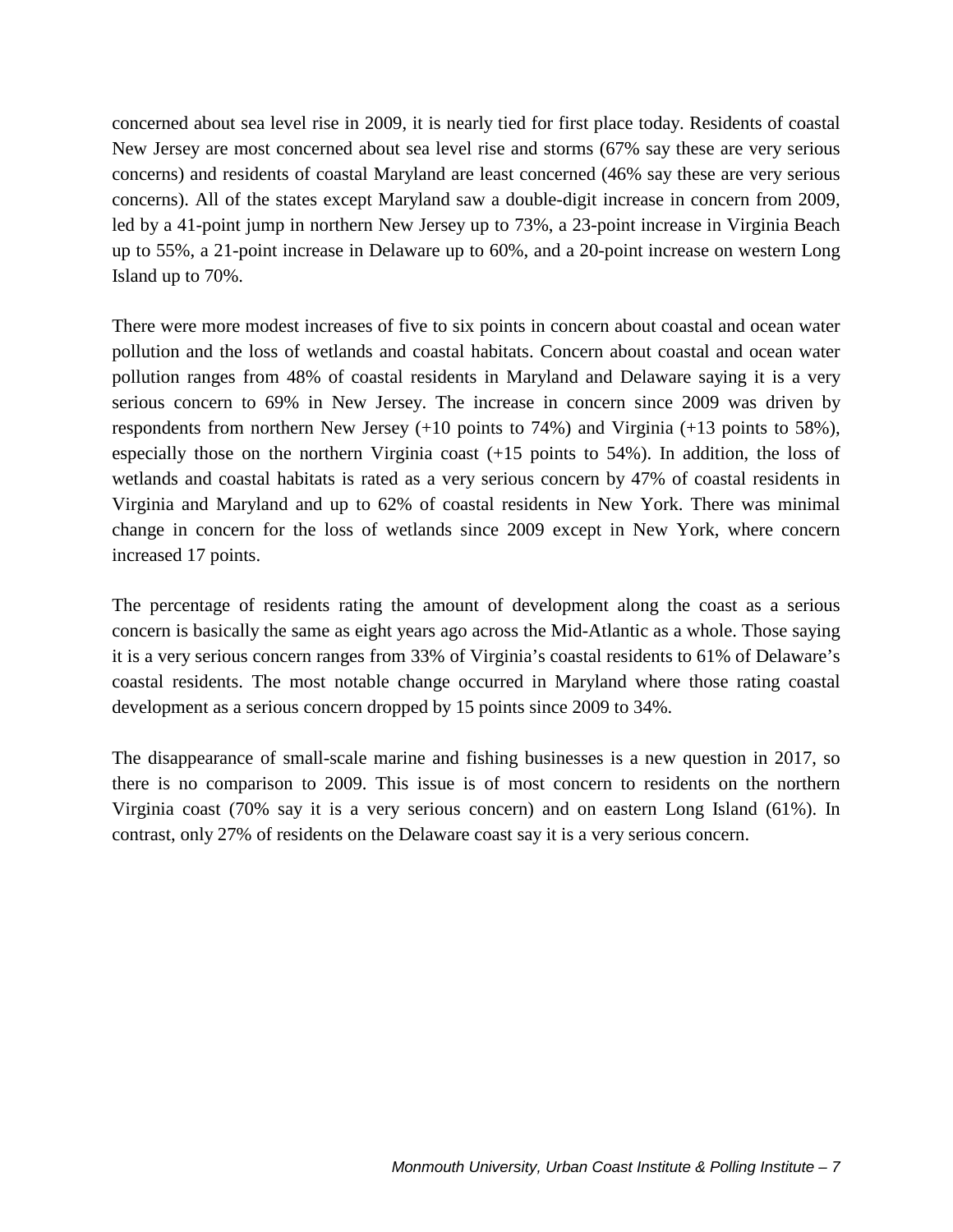#### **Coastal Concerns of Local Communities**

*Please tell me if you think each of the following is a very serious, somewhat serious, not too serious, or not at all serious concern in your area.*

| Percentage saying<br>"very serious": |      | <b>Coastal</b><br>& ocean water<br>pollution |      | increasing risk<br>from storms |      | Sea level rise & Loss of wetlands<br>& coastal<br><b>habitats</b> |      | <b>Amount of</b><br>development<br>along the coast |      | <b>Disappearance</b><br>of small-scale<br>marine &<br>fishing<br><b>businesses</b> |
|--------------------------------------|------|----------------------------------------------|------|--------------------------------|------|-------------------------------------------------------------------|------|----------------------------------------------------|------|------------------------------------------------------------------------------------|
|                                      | 2017 | 2009                                         | 2017 | 2009                           | 2017 | 2009                                                              | 2017 | 2009                                               | 2017 | 2009                                                                               |
| <b>Total</b>                         | 62%  | 57%                                          | 60%  | 41%                            | 53%  | 47%                                                               | 46%  | 47%                                                | 45%  | n/a                                                                                |
| Region                               |      |                                              |      |                                |      |                                                                   |      |                                                    |      |                                                                                    |
| New York                             | 58   | 58                                           | 59   | 49                             | 62   | 45                                                                | 51   | 44                                                 | 52   |                                                                                    |
| New Jersey                           | 69   | 61                                           | 67   | 39                             | 49   | 48                                                                | 46   | 49                                                 | 41   |                                                                                    |
| Delaware                             | 48   | 52                                           | 60   | 39                             | 52   | 59                                                                | 61   | 56                                                 | 27   |                                                                                    |
| Maryland                             | 48   | 50                                           | 46   | 37                             | 47   | 48                                                                | 34   | 49                                                 | 42   |                                                                                    |
| Virginia                             | 58   | 45                                           | 48   | 34                             | 47   | 45                                                                | 33   | 40                                                 | 51   |                                                                                    |
| Distance from Coast                  |      |                                              |      |                                |      |                                                                   |      |                                                    |      |                                                                                    |
| Waterfront                           | 67   | 49                                           | 70   | 38                             | 47   | 43                                                                | 39   | 47                                                 | 42   |                                                                                    |
| A few blocks                         | 60   | 60                                           | 62   | 44                             | 52   | 52                                                                | 43   | 46                                                 | 39   |                                                                                    |
| Farther away                         | 61   | 56                                           | 56   | 38                             | 56   | 43                                                                | 49   | 47                                                 | 52   |                                                                                    |

#### **– Awareness and Connections –**

Overall, 74% of Mid-Atlantic coastal residents say they know a great deal or some about local coastal environment issues, virtually the same as in 2009 (75%). Eight years ago the percentage of coastal residents saying they knew a great deal or some about these issues was very similar in all of the Mid-Atlantic states, ranging from 72% in New York and Delaware to 78% in Virginia. Today there is more variation in the states, with a low of 68% of New Jersey's coastal residents saying they know a great deal or some about coastal environment issues to a high of 89% of Maryland's coastal residents. Virginia (75%), New York (80%), and Delaware (83%) fall in the middle.

Roughly three-quarters of Mid-Atlantic coastal residents (73%) acknowledge that what happens on their local coast has a great deal or some impact on the coast of other states in the region. This is a slight increase from eight years ago when 69% said the same thing. The 2017 results range from 65% of Delaware's coastal residents saying events along their coast have a great deal or some impact on other

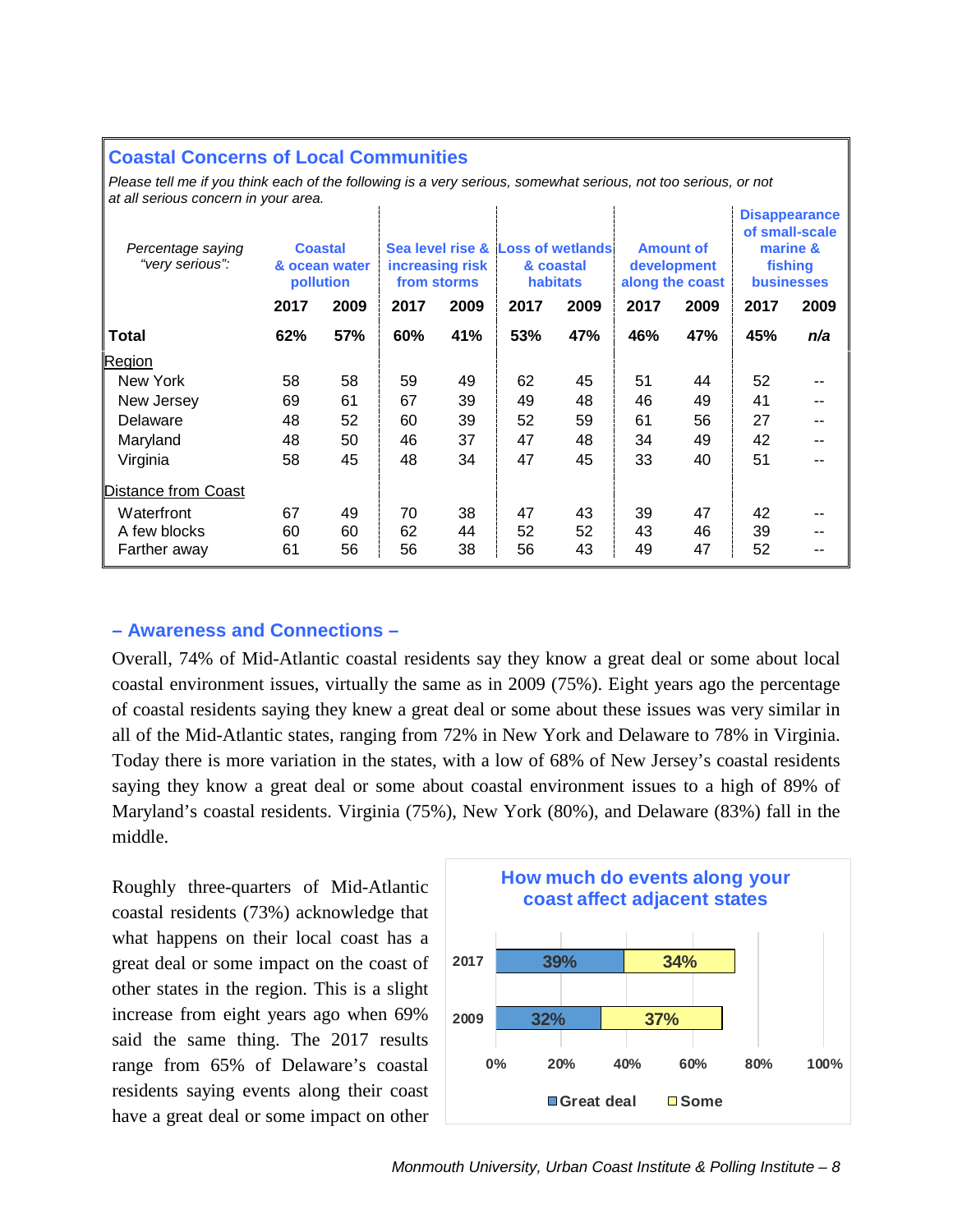states in the region to 75% of coastal residents in Maryland and Virginia saying this. Interestingly, the results were flipped in 2009, when coastal residents of Delaware (75%) were most likely to say events on their coast had a impact on other states and coastal residents of Virginia (67%) and Maryland (69%) were least likely to say there was an impact. However, these state-level changes are not statistically significant.

The vast majority of Mid-Atlantic coastal residents say the quality of the ocean ecosystems is at least somewhat important in four different areas, with 6-in-10 or more saying it is very important. Specifically, a majority of coastal residents recognize that the quality of ocean ecosystems is very important for protecting the global environment (76% overall), ranging from 70% in Virginia to 84% in Delaware. Sixty-nine percent of coastal residents say the quality of ocean ecosystems is very important for growing the local economies of coastal communities. Responses range from 61% of Virginia's coastal residents saying ocean ecosystems are very important for this task to 73% in Delaware. In addition, 61% of coastal residents deem the quality of ocean ecosystems very important for maintaining strong national security. Residents along Maryland's coast are least likely to say it is very important (55%) and those in Virginia are most likely to say so (66%). It is interesting to note that the largest percentage saying the quality of ocean ecosystems is very important for national security (72%) comes from Virginia Beach, home to the world's largest naval station, Naval Station Norfolk. Finally, 59% of coastal residents say the quality of ocean ecosystems is very important for developing new sources of energy, ranging from 54% in New Jersey to 65% in New York.

| <b>Ocean Ecosystems</b>                                   |                                                |                                                                              |                                                                    |                                               |  |  |  |  |  |  |
|-----------------------------------------------------------|------------------------------------------------|------------------------------------------------------------------------------|--------------------------------------------------------------------|-----------------------------------------------|--|--|--|--|--|--|
| How important is the quality of the ocean ecosystems for: |                                                |                                                                              |                                                                    |                                               |  |  |  |  |  |  |
| Percentage saying<br>"very important":                    | <b>Protecting the</b><br>qlobal<br>environment | <b>Growing</b><br>the local<br><b>economies</b><br>of coastal<br>communities | <b>Maintaining</b><br><b>strong</b><br>national<br><b>security</b> | <b>Developing</b><br>new sources<br>of energy |  |  |  |  |  |  |
| Total                                                     | 76%                                            | 69%                                                                          | 61%                                                                | 59%                                           |  |  |  |  |  |  |
| <b>Region</b>                                             |                                                |                                                                              |                                                                    |                                               |  |  |  |  |  |  |
| New York                                                  | 78                                             | 71                                                                           | 62                                                                 | 65                                            |  |  |  |  |  |  |
| New Jersey                                                | 75                                             | 70                                                                           | 59                                                                 | 54                                            |  |  |  |  |  |  |
| Delaware                                                  | 84                                             | 73                                                                           | 63                                                                 | 62                                            |  |  |  |  |  |  |
| Maryland                                                  | 74                                             | 64                                                                           | 55                                                                 | 56                                            |  |  |  |  |  |  |
| Virginia                                                  | 70                                             | 61                                                                           | 66                                                                 | 61                                            |  |  |  |  |  |  |
| Distance from Coast                                       |                                                |                                                                              |                                                                    |                                               |  |  |  |  |  |  |
| Waterfront                                                | 74                                             | 69                                                                           | 69                                                                 | 59                                            |  |  |  |  |  |  |
| A few blocks                                              | 77                                             | 69                                                                           | 62                                                                 | 54                                            |  |  |  |  |  |  |
| Farther away                                              | 75                                             | 68                                                                           | 57                                                                 | 63                                            |  |  |  |  |  |  |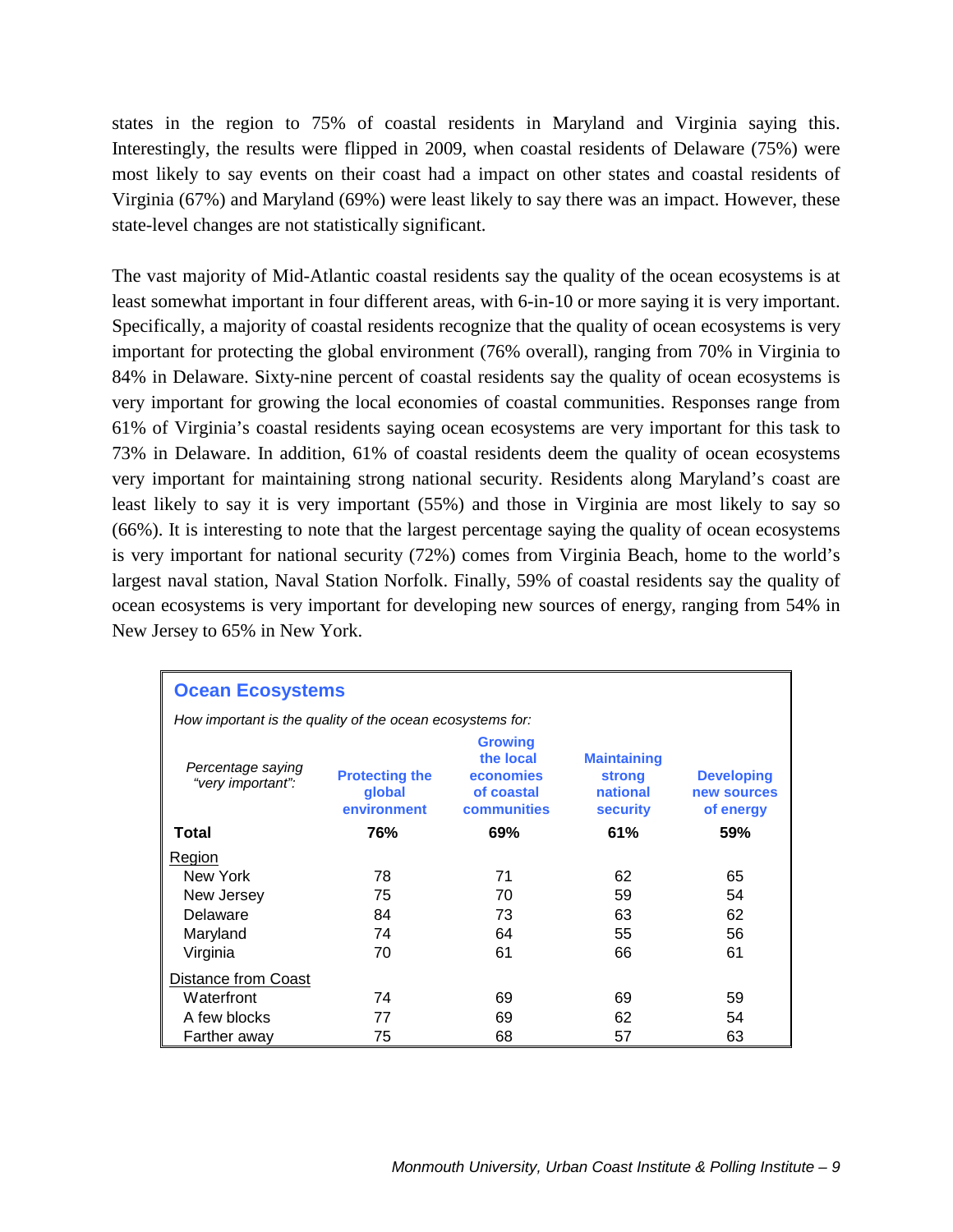## **IV. Coastal Policy**

This section includes coastal residents' assessments of government performance on a variety of coastal issues and discusses the input given to various ocean stakeholders. Support for policies that protect the ocean are examined along with opinions on different coastal energy resource policies.

## *Key Findings:*

- Overall, Mid-Atlantic coastal residents give the government poor marks on its handling of four coastal issues. Four-in-ten say the government is doing an excellent or good job protecting coastal wetlands and wildlife habitats. About one-third say the government is doing an excellent or good job managing fish and other marine life and collecting data that tracks the health of the ocean's ecosystem. Slightly under a third say the same about the government's efforts to manage growth and development in coastal communities.
- Residents from northern Virginia, southern New Jersey, and Maryland tend to be slightly more positive about the government's efforts to protect coastal wetlands and wildlife habitats and manage fish and other marine life, with roughly 40-50% saying the government is doing an excellent or good job.
- Opinion is split on current efforts to protect local waters and beaches. Almost half of coastal residents say efforts are about right, but 4-in-10 say they are too little. Very few residents feel efforts are too much.
- Coastal residents of Maryland and Virginia are most likely to say efforts to protect local waters and beaches are about right, while coastal residents of New York and New Jersey are most likely to say efforts are too little.
- A majority (68%) of residents say they are willing to pay more in taxes to protect the coastal waters, shoreline, and beaches in their towns.
- Two-thirds of Mid-Atlantic coastal residents say it is very important for government to collect information and maintain databases on the health of the oceans, while another quarter say this is somewhat important.
- Just under half of coastal residents say the government does not give enough input to state and local officials or local fishing and marine industries into decisions about managing the ocean. About a third say the federal government does not give the mining and energy industries enough input into these decisions.
- Support for off-shore energy production has declined since 2009. Seven-in-ten coastal residents say they would support placing electricity-generating windmills off the coast as long as they are not visible from the shoreline, but only half would support visible windmills. Only a fifth of Mid-Atlantic coastal residents would support off-shore oil and gas drilling, down from nearly half in 2009.
- Almost 6-in-10 residents would support designating certain areas of the ocean where fishing would be restricted, and almost 8-in-10 would support such restrictions on oil and gas drilling.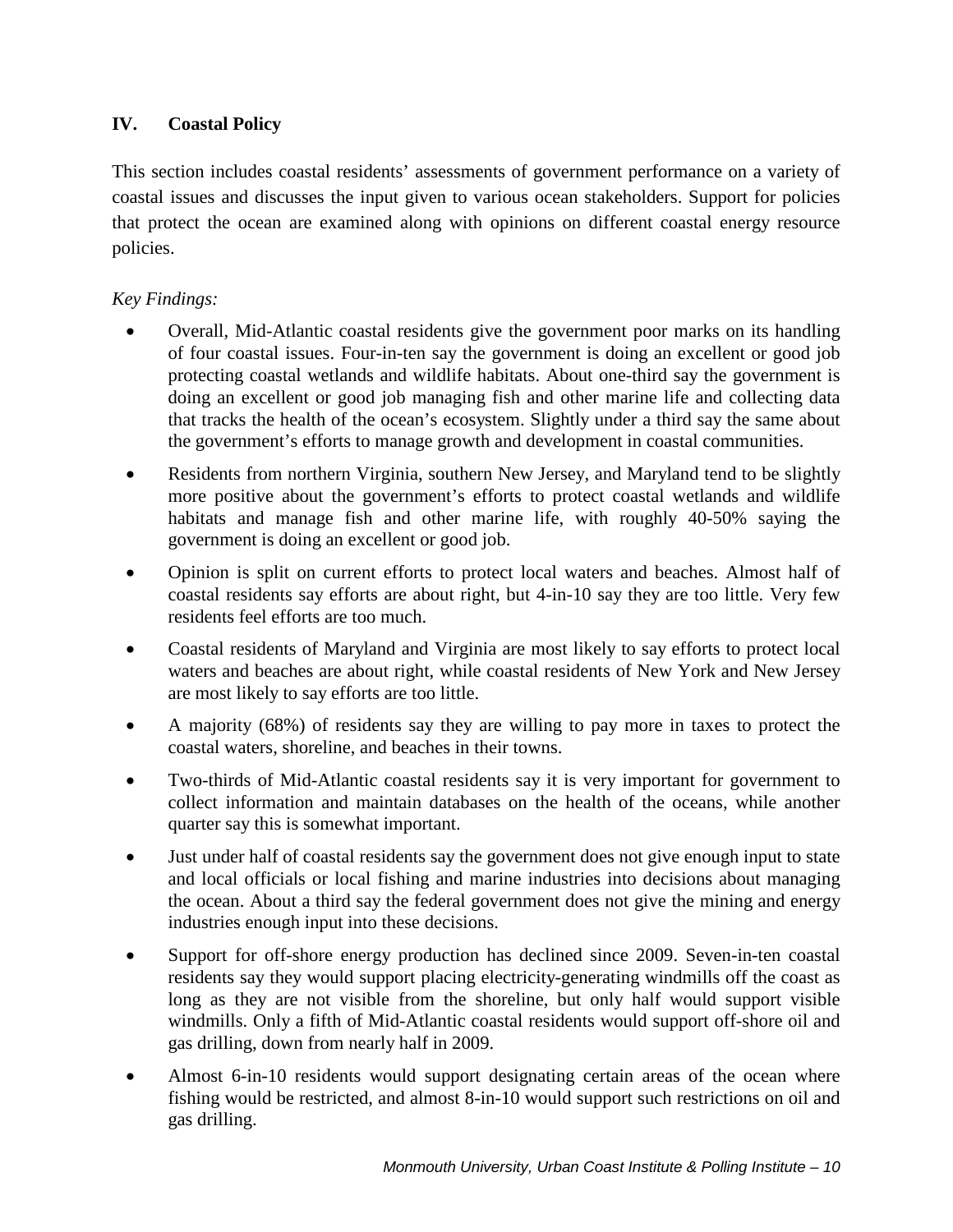## **– Assessing Government Efforts –**

Residents of Mid-Atlantic coastal communities have largely negative views of the government's handling of four coastal issues. Roughly 4-in-10 residents (39%) say the government is doing an excellent or good job protecting coastal wetlands and wildlife habitats, a seven-point drop since 2009. Meanwhile, over half (53%) say the government is doing a fair or poor job. Residents also give the government poor marks on managing fish and other marine life, with only a third (32%) saying the government is doing an excellent or good job, about the same percentage as eight years ago (35%).

Despite the largely negative ratings, some states are more positive than others. On the issue of protecting coastal wetlands and wildlife habitats, half of the coastal residents from northern Virginia (47%), southern New Jersey (51%), and Maryland (52%), say the government is doing an excellent or good job, whereas only a third of coastal residents of the other Mid-Atlantic regions say the same. Similarly, residents of southern New Jersey (41%), Maryland (44%), and northern Virginia (46%) say the government is doing an excellent or good job managing fish and other marine life, but the other Mid-Atlantic regions give lower ratings, ranging from a quarter to a third saying the government is doing an excellent or good job.

A third of coastal residents (31%) rate the government's efforts at collecting data that tracks the health of the ocean ecosystem as excellent or good. This number ranges from 27% in New York to 50% in Maryland. A plurality (40%) say the government is doing only a fair or poor job, and 28% say they don't know or have no opinion on the matter.

Out of the four coastal issues addressed in this question, Mid-Atlantic coastal residents give the poorest marks on the government's ability to manage growth and development in coastal communities. Only 28% of residents say the government is doing an excellent or good job, nearly the same as in 2009 (29%). Coastal residents in New York are least likely to say the government is doing an excellent or good job (24%) and residents of coastal Virginia are most likely to say this (36%). A majority (61%) of residents say the government is doing only a fair or poor job.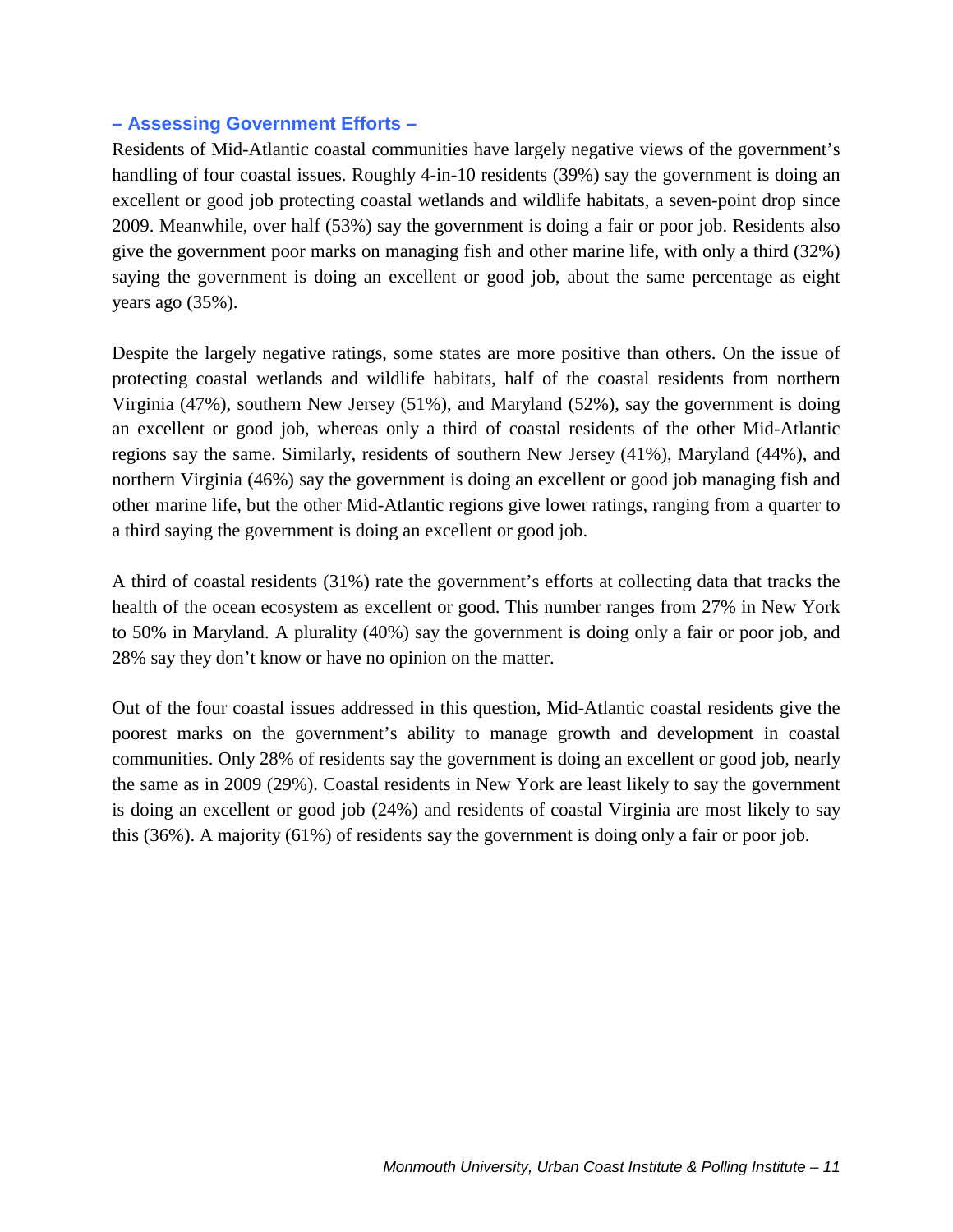#### **Government Performance on Coastal Issues**

*How good a job is government doing at each of the following? Please respond with excellent, good, only fair, poor, or tell me if you don't have an opinion on this.*

| Percentage saying<br>"excellent" or "good": | <b>Protecting</b><br>coastal wetlands<br>and<br>wildlife habitats |      | <b>Managing fish</b><br>and other marine<br>life<br>2017<br>2009 |     | <b>Collecting data</b><br>that tracks the<br>health of the<br>ocean's<br>ecosystem<br>2017<br>2009 |     | <b>Managing</b><br>growth and<br>development in<br>coastal<br><b>communities</b> |      |
|---------------------------------------------|-------------------------------------------------------------------|------|------------------------------------------------------------------|-----|----------------------------------------------------------------------------------------------------|-----|----------------------------------------------------------------------------------|------|
|                                             | 2017                                                              | 2009 |                                                                  |     |                                                                                                    |     | 2017                                                                             | 2009 |
| Total                                       | 39%                                                               | 46%  | 32%                                                              | 35% | 31%                                                                                                | n/a | 28%                                                                              | 29%  |
| Region                                      |                                                                   |      |                                                                  |     |                                                                                                    |     |                                                                                  |      |
| New York                                    | 33                                                                | 44   | 25                                                               | 29  | 27                                                                                                 | --  | 24                                                                               | 31   |
| New Jersey                                  | 41                                                                | 48   | 33                                                               | 36  | 31                                                                                                 | --  | 28                                                                               | 28   |
| Delaware                                    | 34                                                                | 36   | 33                                                               | 36  | 41                                                                                                 | --  | 25                                                                               | 20   |
| Maryland                                    | 52                                                                | 58   | 44                                                               | 55  | 50                                                                                                 | $-$ | 34                                                                               | 30   |
| Virginia                                    | 40                                                                | 41   | 40                                                               | 40  | 32                                                                                                 | $-$ | 36                                                                               | 29   |
| Distance from Coast                         |                                                                   |      |                                                                  |     |                                                                                                    |     |                                                                                  |      |
| Waterfront                                  | 34                                                                | 44   | 28                                                               | 41  | 28                                                                                                 | --  | 31                                                                               | 30   |
| A few blocks                                | 41                                                                | 48   | 32                                                               | 34  | 32                                                                                                 | --  | 30                                                                               | 34   |
| Farther away                                | 38                                                                | 45   | 34                                                               | 34  | 32                                                                                                 | --  | 26                                                                               | 23   |

Mid-Atlantic coastal residents are split on whether current efforts to protect local waters and beaches are about right (48%) or too little (42%), but very few say the efforts are too much (5%). These percentages show very little change from 2009, when 49% of residents said efforts were about right, 39% said they were too little, and 6% said they were too much.



Coastal residents of Maryland and Virginia are most likely to say efforts are about right (59%), while coastal residents of New York are least likely to say this (40%). Virginia was actually tied with New York for least likely to say efforts were about right in 2009 (44%), but Virginia has since experienced a 15-point increase.

Coastal residents of New York (47%) and New Jersey (45%) are most likely to say efforts to protect local waters and beaches are too little, Delaware falls in the middle at 39%, and coastal residents of Virginia (30%) and Maryland (29%) are least likely to say this. There was an eightpoint increase from 2009 in New Jerseyans who said efforts were too little and a 13-point drop in Virginians who said the same.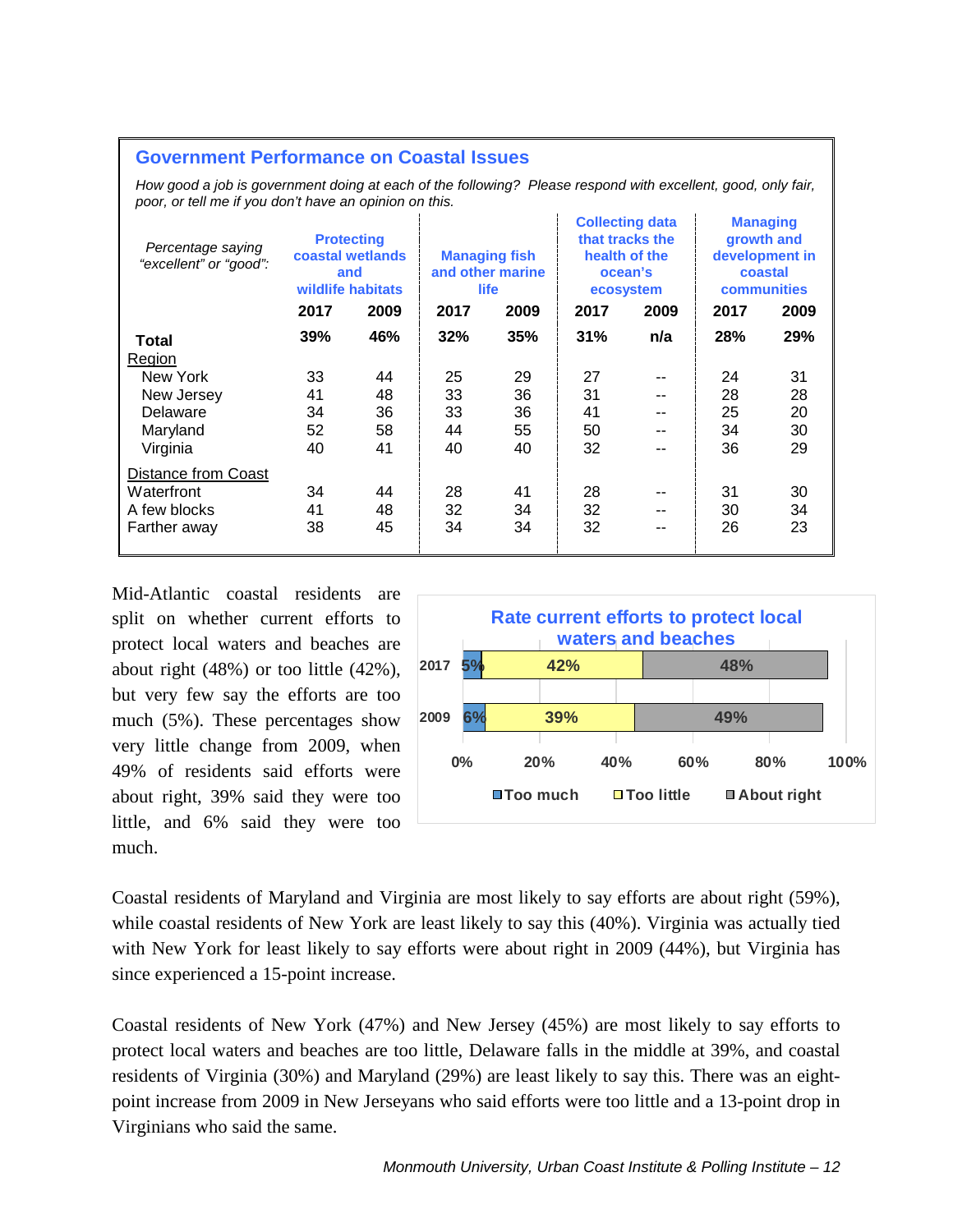Residents are more supportive now than they were eight years ago regarding efforts to protect coastal waters, shoreline, and beaches in their towns even if it means they would have to pay more in local taxes. Support stands at 68% today compared to 61% in 2009. Residents of coastal Delaware show the most support (74%), followed by New York (71%), New Jersey (68%), Maryland (66%), and Virginia (62%). The order of states has



changed since 2009, when New York and New Jersey were least supportive of potential tax increases to protect the coast. In fact, there was an 18-point increase in support from New Yorkers. While the survey did not directly measure the reasons for this change, it is worth noting that these two states' coasts were particularly hard hit by Superstorm Sandy in 2012.

Coastal residents also recognize the importance of having an ocean database. One objective of the Mid-Atlantic Ocean Action Plan is to create a database tracking information about the ocean along the coasts of New York, New Jersey, Delaware, Maryland, and Virginia. When asked how important it is for the government to collect information about the health of the ocean and maintain it in a database, 67% of residents say it is very important, 24% say it is somewhat important, and 8% say it is not important. Residents in New York are most likely to say



collecting this information about ocean health is very important (73%) and residents in coastal Maryland are least likely to say the same (59%). About two-thirds of coastal residents in Delaware (67%), Virginia (65%), and New Jersey (64%) agree that it is very important.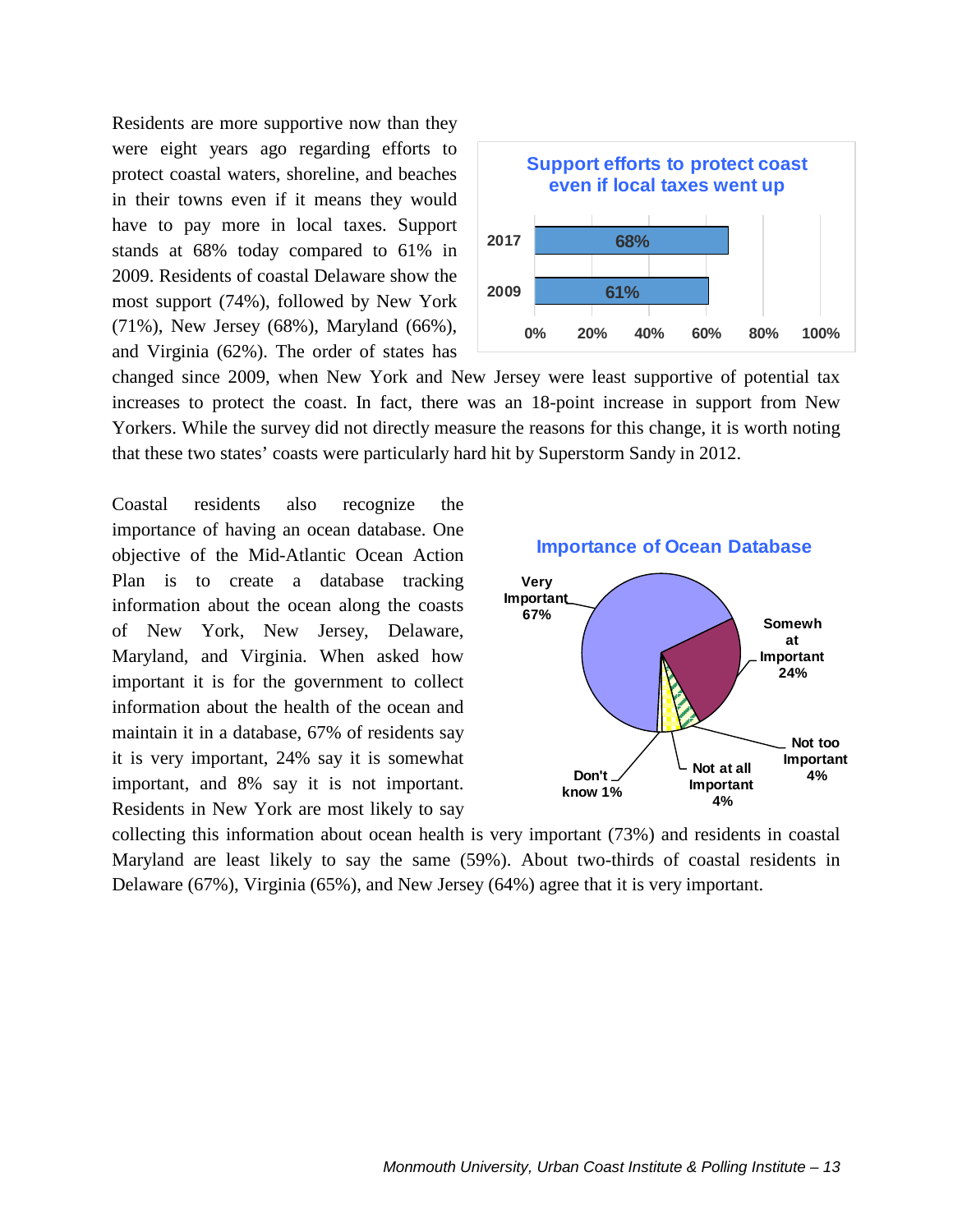### **– Input into Decision Making –**

Respondents were asked a series of questions about how much input they feel the federal government gives various entities into decisions about managing the ocean. A plurality of Mid-Atlantic coastal residents (47%) say not enough input is given to state and local officials, 18% say the input is the right amount, 13% say the input is too much, and 22% say they don't know. There is no significant regional variation in the percentage of residents who say the input is not enough, ranging from 45% in Maryland to 49% in New York.

Opinions about the input given to local fishing and marine industries are nearly the same as opinions given about the input from state and local officials. Forty-seven percent of residents believe the federal government does not give local fishing and marine industries enough input into decisions about how to manage the ocean, 17% say they have the right amount of input, 14% say they have too much input, and 22% say they don't know. There are no significant differences by state in the percentage of coastal residents who say local fishing and marine industries do not get enough input.

Roughly one-third of coastal residents (36%) say the federal government does not give the mining and energy industries enough input into decisions about ocean management. Twenty-three percent say the mining and energy industries have too much input, 15% say they have the right amount of input, and 22% say they don't know. Coastal New Yorkers (39%) and New Jerseyans (38%) are somewhat more likely to say these industries do not have enough input compared to residents



## **Local fishing and marine industry input**



## **Mining and energy industry input**

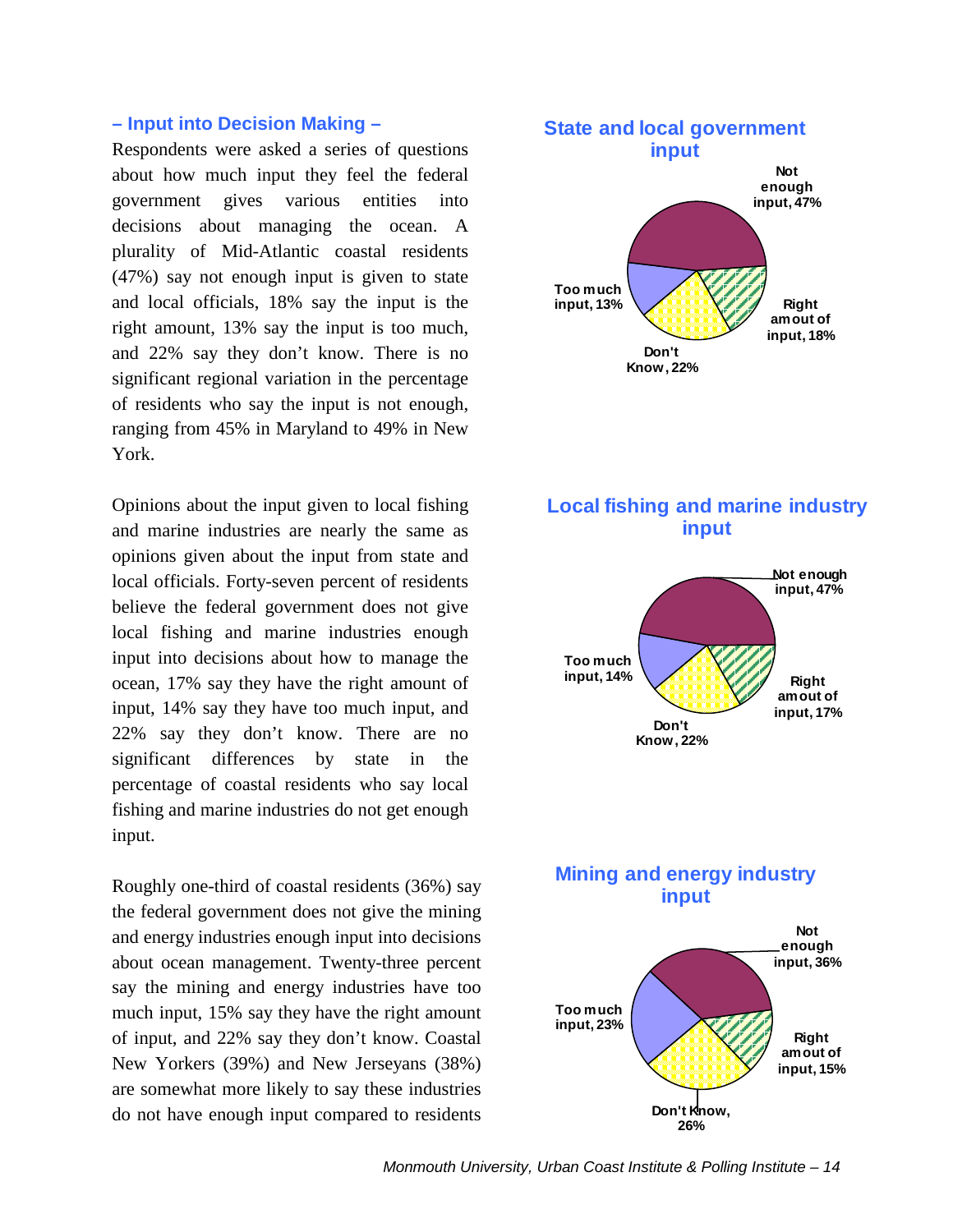of coastal Maryland (24%). Coastal residents of Virginia (32%) and Delaware (31%) fall in between these extremes.

### **– Utilizing Coastal Energy Resources –**

Support for off-shore energy production has declined since 2009, although a majority of Mid-Atlantic coastal residents still support placing wind farms off their coast while very few support drilling for oil and gas. Seventy-two percent of coastal residents say they would support placing electricity-generating windmills off the coast as long as they are not visible from the shoreline, down 10 points from eight years ago. Coastal residents of New York are most likely to support non-visible windmills (80%), followed by Maryland (77%), Delaware (74%), New Jersey (68%), and Virginia (64%). All states except New York decreased their support for non-visible windmills by 14-19 points since 2009. There was actually a small increase in support for these windmills in New York (+3 points).

Residents are less supportive of windmills that can be seen on the shoreline, with a slight majority supporting them (52%). This is a decrease of 15 points since 2009. Less than half of coastal residents in Maryland (38%) and Virginia (44%) support visible windmills while over half of coastal residents in New Jersey (53%), Delaware (54%), and New York (57%) support them. All states decreased their support for visible windmills over the past eight years, ranging from a 6-point drop in New York to a 32-point drop in Maryland.

The least popular option for off-shore energy production is oil and gas drilling. Only 22% of coastal residents say they would support it, ranging from a low of 13% in Delaware to slightly under a third in Maryland (29%). These numbers stand in stark contrast to support in 2009, when almost half (46%) of Mid-Atlantic coastal residents supported off-shore oil and gas drilling. The lowest level of support in 2009 lay at 37% in New York and went as high as 65% in Maryland. All states showed a double-digit decrease in support over the past eight years, with Delaware showing the greatest change of 39 points from 52% in 2009.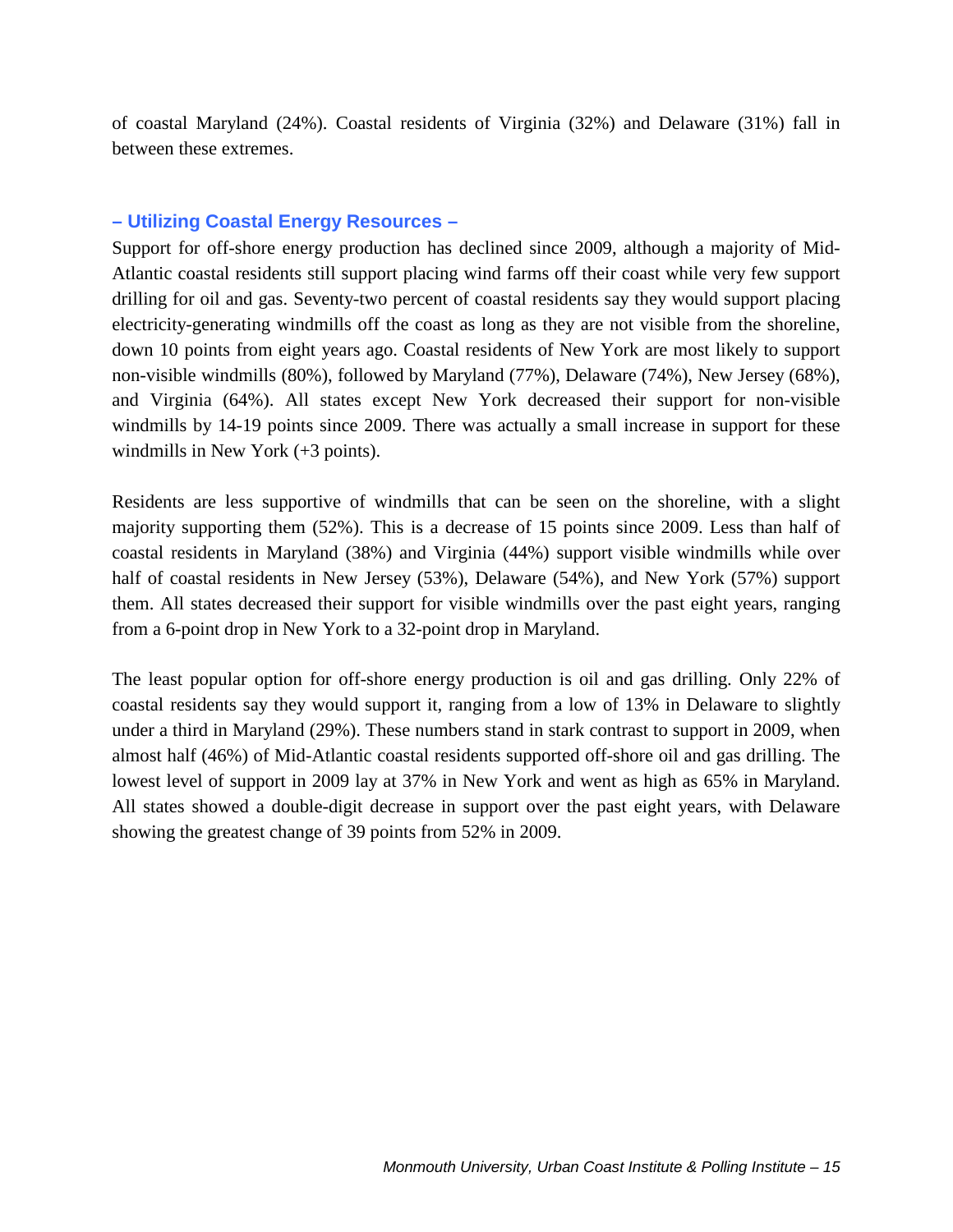| <b>Support for Using the Coastal Energy Resources</b>                                                                                                                                |            |                    |                |           |      |                     |  |  |  |
|--------------------------------------------------------------------------------------------------------------------------------------------------------------------------------------|------------|--------------------|----------------|-----------|------|---------------------|--|--|--|
| Would you support or oppose or do you have no opinion either way:<br>-Placing electricity-generating windmills off your coast as long as they are not visible from the<br>shoreline? |            |                    |                |           |      |                     |  |  |  |
| -Placing these windmills off your coast if you could see them in the distance?<br>-Drilling for oil or gas in the ocean off the Atlantic coast?                                      |            |                    |                |           |      |                     |  |  |  |
| Percentage saying                                                                                                                                                                    |            | <b>Non-visible</b> | <b>Visible</b> |           |      | <b>Drilling for</b> |  |  |  |
| "support":                                                                                                                                                                           | windmills  |                    |                | windmills |      | oil and gas         |  |  |  |
|                                                                                                                                                                                      | 2017       | 2009               | 2017           | 2009      | 2017 | 2009                |  |  |  |
| Total                                                                                                                                                                                | <b>72%</b> | 82%                | 52%            | 67%       | 22%  | 46%                 |  |  |  |
| Region                                                                                                                                                                               |            |                    |                |           |      |                     |  |  |  |
| New York                                                                                                                                                                             | 80         | 77                 | 57             | 63        | 22   | 37                  |  |  |  |
| New Jersey                                                                                                                                                                           | 68         | 83                 | 53             | 69        | 21   | 51                  |  |  |  |
| Delaware                                                                                                                                                                             | 74         | 90                 | 54             | 82        | 13   | 52                  |  |  |  |
| Maryland                                                                                                                                                                             | 77         | 91                 | 38             | 70        | 29   | 65                  |  |  |  |
| Virginia                                                                                                                                                                             | 64         | 83                 | 44             | 65        | 26   | 42                  |  |  |  |
| Distance from Coast                                                                                                                                                                  |            |                    |                |           |      |                     |  |  |  |
| Waterfront                                                                                                                                                                           | 69         | 81                 | 50             | 64        | 22   | 50                  |  |  |  |
| A few blocks                                                                                                                                                                         | 73         | 82                 | 53             | 66        | 22   | 48                  |  |  |  |
| Farther away                                                                                                                                                                         | 72         | 83                 | 51             | 69        | 22   | 43                  |  |  |  |

A majority of Mid-Atlantic coastal residents support designating certain areas of the ocean for special protection where fishing and oil and gas drilling would be restricted. Support is higher for restriction of oil and gas drilling (78%) than for restriction of fishing (63%). Residents in Maryland (51% support) and Virginia (54% support) are least supportive of fishing restrictions, New Jerseyans fall in the middle (63% support), and coastal residents of New York (69%) and Delaware (72%) are most supportive of fishing restrictions. Mid-Atlantic coastal residents are less varied in their support of oil and gas drilling restrictions, ranging from 73% support in Maryland and Virginia to 83% support in New York.

| <b>Support for Ocean Protection</b>                                                                                                                                             |                              |                                    |  |  |  |  |  |  |  |
|---------------------------------------------------------------------------------------------------------------------------------------------------------------------------------|------------------------------|------------------------------------|--|--|--|--|--|--|--|
| Do you support or oppose designating certain areas of the ocean for special<br>protection where:<br>-fishing would be restricted?<br>-oil and gas drilling would be restricted? |                              |                                    |  |  |  |  |  |  |  |
| Percentage saying<br>"support":                                                                                                                                                 | <b>Fishing</b><br>restricted | Oil and gas<br>drilling restricted |  |  |  |  |  |  |  |
| Total                                                                                                                                                                           | 63%                          | 78%                                |  |  |  |  |  |  |  |
| Region                                                                                                                                                                          |                              |                                    |  |  |  |  |  |  |  |
| New York                                                                                                                                                                        | 69                           | 83                                 |  |  |  |  |  |  |  |
| New Jersey                                                                                                                                                                      | 63                           | 78                                 |  |  |  |  |  |  |  |
| Delaware                                                                                                                                                                        | 72                           | 77                                 |  |  |  |  |  |  |  |
| Maryland                                                                                                                                                                        | 51                           | 73                                 |  |  |  |  |  |  |  |
| Virginia                                                                                                                                                                        | 54                           | 73                                 |  |  |  |  |  |  |  |
| Distance from Coast                                                                                                                                                             |                              |                                    |  |  |  |  |  |  |  |
| Waterfront                                                                                                                                                                      | 63                           | 74                                 |  |  |  |  |  |  |  |
| A few blocks                                                                                                                                                                    | 62                           | 81                                 |  |  |  |  |  |  |  |
| Farther away                                                                                                                                                                    | 65                           | 77                                 |  |  |  |  |  |  |  |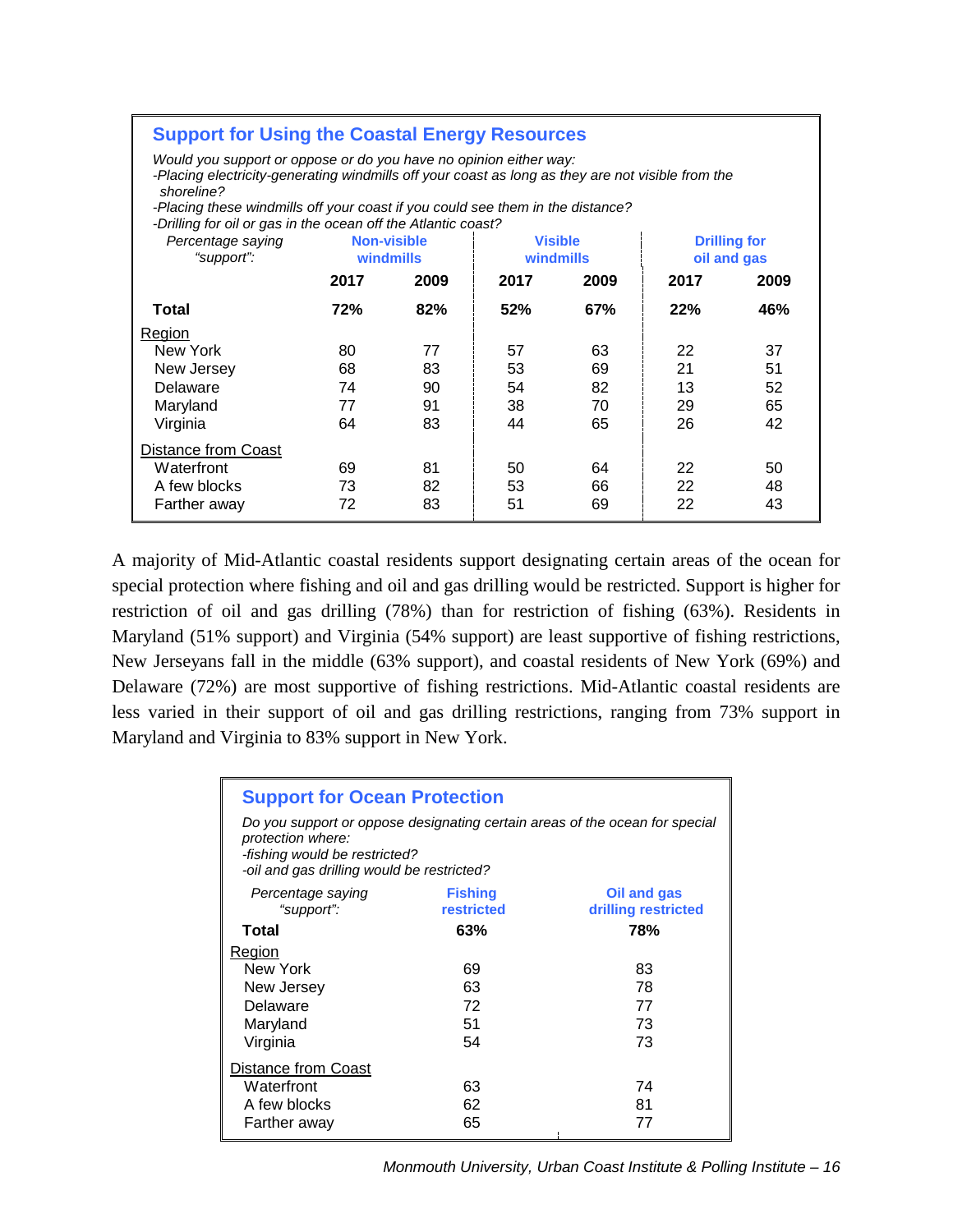## **V. Climate Change**

This section covers Mid-Atlantic coastal residents' belief in climate change and the causes of it. It also explores residents' perceptions of the risk of sea level rise and storms and their towns' preparedness for these events.

## *Key Findings:*

- Over 8-in-10 coastal residents believe in climate change compared to 15% who do not.
- Half of coastal residents believe climate change has hurt their local fishing industries.
- Roughly three-quarters of coastal residents believe reports of future sea level rise and storm and flood damage are either accurate or underestimated. The proportion who say the risks are exaggerated has dropped 11 points since 2009 to roughly one-fifth of Mid-Atlantic coastal residents.
- Slightly over a third of coastal residents say human activity is the main cause of climate change, about a fifth say natural changes are the main cause, and 4-in-10 say both are equally to blame. Coastal residents in Virginia are least likely to say human activity is the main cause of climate change but most likely to say climate change and natural changes are equally to blame.
- Almost 6-in-10 Mid-Atlantic coastal residents say their communities are prepared to deal with the threats of sea level rise and coastal storms, while 4-in-10 say their towns are not prepared.
- Besides the 18% who already say their communities are very prepared for sea level rise and storms, 42% of coastal residents say it is possible to be prepared, 21% say it is not possible, and 19% say they are not sure.

## **– Threat of Climate Change –**

Eighty-three percent of Mid-Atlantic coastal residents believe climate change is happening, while 15% say it is not. As a point of comparison, a *Monmouth University Poll* conducted in late 2015 with a national sample found that 70% of the U.S. population believed climate change was happening, while 22% said it was not. Residents from coastal Maryland (69%) are somewhat less likely to believe in climate change than residents from Delaware (82%), Virginia (83%), New Jersey (83%), and New York (85%).



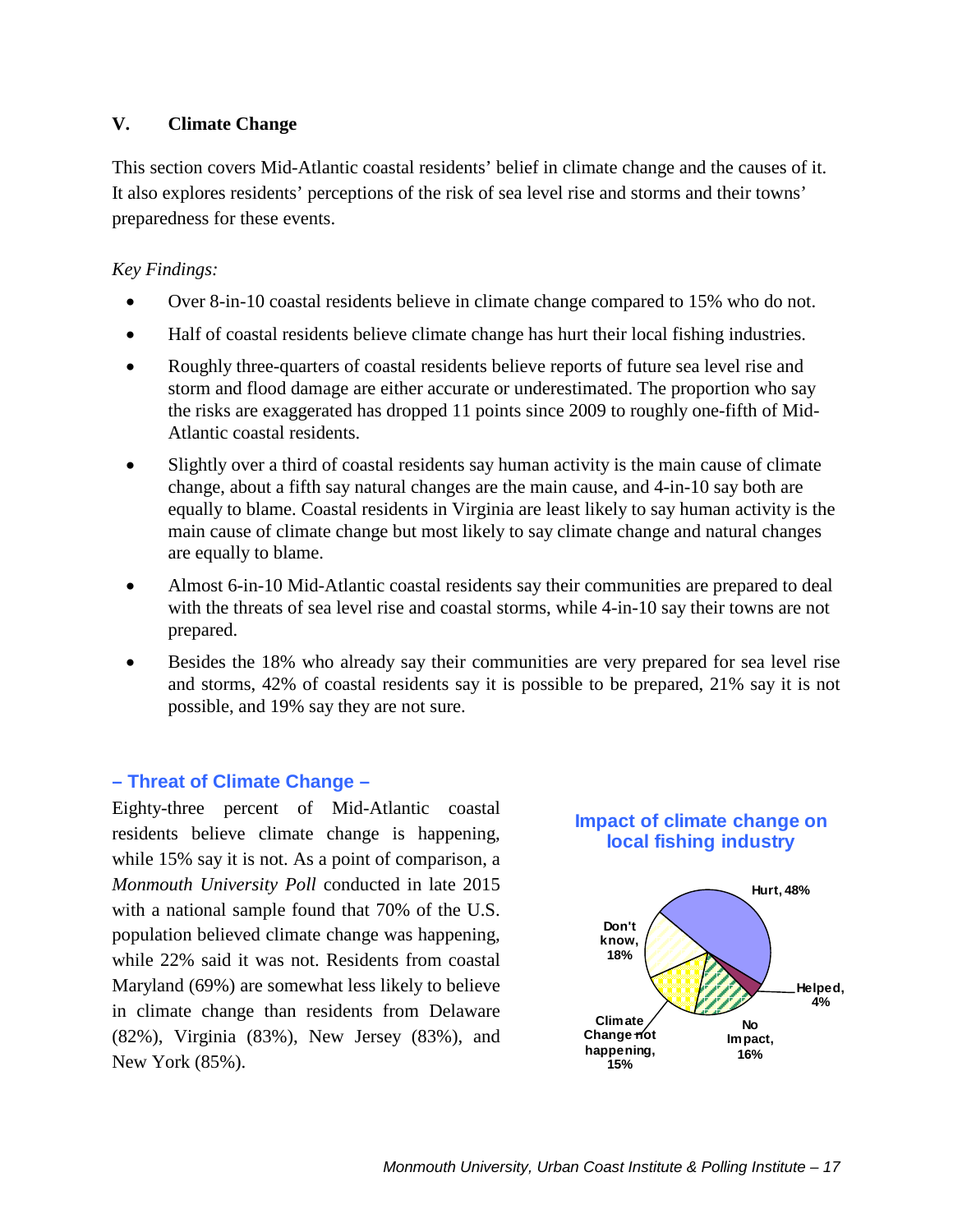Almost half (48%) of coastal residents believe climate change has hurt their local fishing industries. Very few people believe climate change has helped the fishing industry (4%). Roughly equal proportions say climate change has not had an impact on local fishing industries (16%), say they don't know about the impact (18%), or say climate change is not happening  $(15\%)$ .

Just under three-quarters of coastal residents believe reports of future sea level rise and storm and flood damage are either accurate (59%) or underestimated (15%). Roughly one-fifth (23%) of residents believe these reports of future sea level rise and damage are exaggerated, although this number has fallen by 11 points since eight years ago. The



percentage of coastal residents believing the reports are exaggerated fell in all states, with a drop of four points in New York and Delaware, seven points in Maryland, 10 points in Virginia, and 15 points in New Jersey. Coastal residents of New York (20%) and New Jersey (23%) are least likely to say the reports are exaggerated, followed by 26% in Delaware and Virginia and 34% in Maryland.

Residents are split on the main cause of climate change. Thirty-six percent believe human activity is the main culprit, 19% say natural changes are the primary cause of climate change, and 42% say it is both equally. There is wide regional variation in those who say human activity is the main cause of climate change, ranging from 19% in Virginia to 50% in New York. There is also a good deal of variation in those who believe human activity and natural changes are equally to blame for climate change, ranging from 27% in Delaware to 61% in Virginia. The percentage of residents who say natural changes are the primary cause of climate change is basically the same in each state (between 18 and 22%).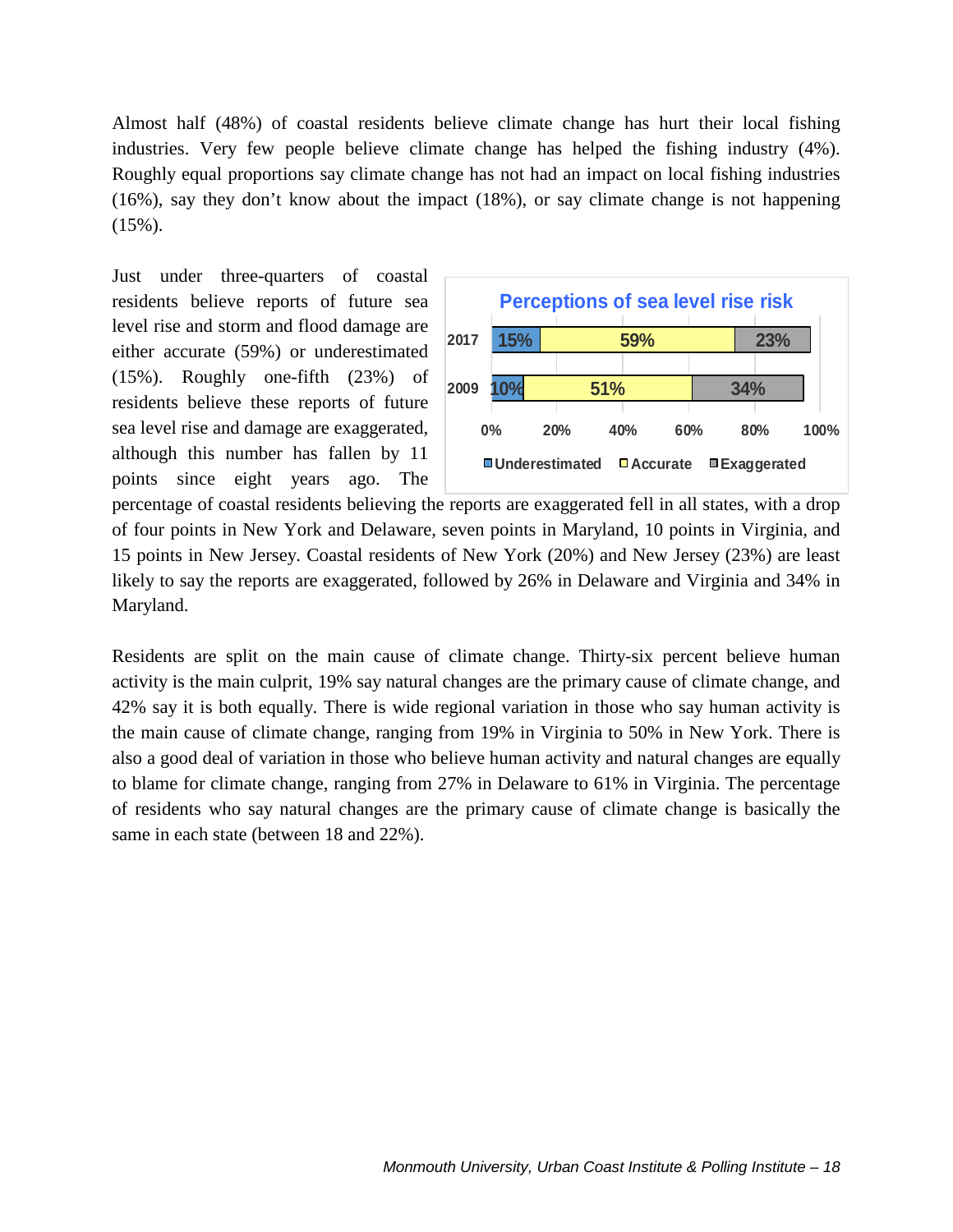| <b>Cause of Climate Change</b>                                                                                      |     |     |     |  |  |  |  |  |  |
|---------------------------------------------------------------------------------------------------------------------|-----|-----|-----|--|--|--|--|--|--|
| Is climate change caused more by human activity, more by natural changes in the<br>environment, or by both equally? |     |     |     |  |  |  |  |  |  |
| <b>Natural</b><br><b>Both</b><br><b>Human</b><br><b>activities</b><br>changes<br>equally                            |     |     |     |  |  |  |  |  |  |
| Total                                                                                                               | 36% | 19% | 42% |  |  |  |  |  |  |
| Region                                                                                                              |     |     |     |  |  |  |  |  |  |
| New York                                                                                                            | 50  | 18  | 32  |  |  |  |  |  |  |
| New Jersey                                                                                                          | 32  | 20  | 44  |  |  |  |  |  |  |
| Delaware                                                                                                            | 46  | 22  | 27  |  |  |  |  |  |  |
| Maryland                                                                                                            | 29  | 20  | 50  |  |  |  |  |  |  |
| Virginia                                                                                                            | 19  | 18  | 61  |  |  |  |  |  |  |
| Distance from Coast                                                                                                 |     |     |     |  |  |  |  |  |  |
| Waterfront                                                                                                          | 32  | 23  | 43  |  |  |  |  |  |  |
| A few blocks                                                                                                        | 36  | 15  | 45  |  |  |  |  |  |  |
| Farther away                                                                                                        | 37  | 22  | 39  |  |  |  |  |  |  |

## **– Preparation for Effects of Climate Change –**

Over half of Mid-Atlantic coastal residents (57%) say their communities are prepared to deal with the threats of sea level rise and coastal storms, with 18% saying they are very prepared and 39% saying they are somewhat prepared. Another 40% of residents say their communities are not prepared, with 21% saying not too prepared and 19% saying not at all prepared. Residents from coastal Maryland are most likely to say their communities are at least somewhat prepared (68%), followed by residents from New Jersey (60%), New York (55%), Delaware (53%), and Virginia (48%).



Besides the 18% who already say their communities are very prepared, 42% of coastal residents say it is possible to be prepared, 21% say it is not possible, and 19% say they are not sure. New Jerseyans are most confident about being prepared for sea level rise and storms, with 66% saying that either their communities are already very prepared or that being very prepared is possible. Residents of Maryland come next with 59% saying they are already very prepared/can become very prepared, followed by New York (55%), Virginia (53%), and Delaware (50%).

**19%**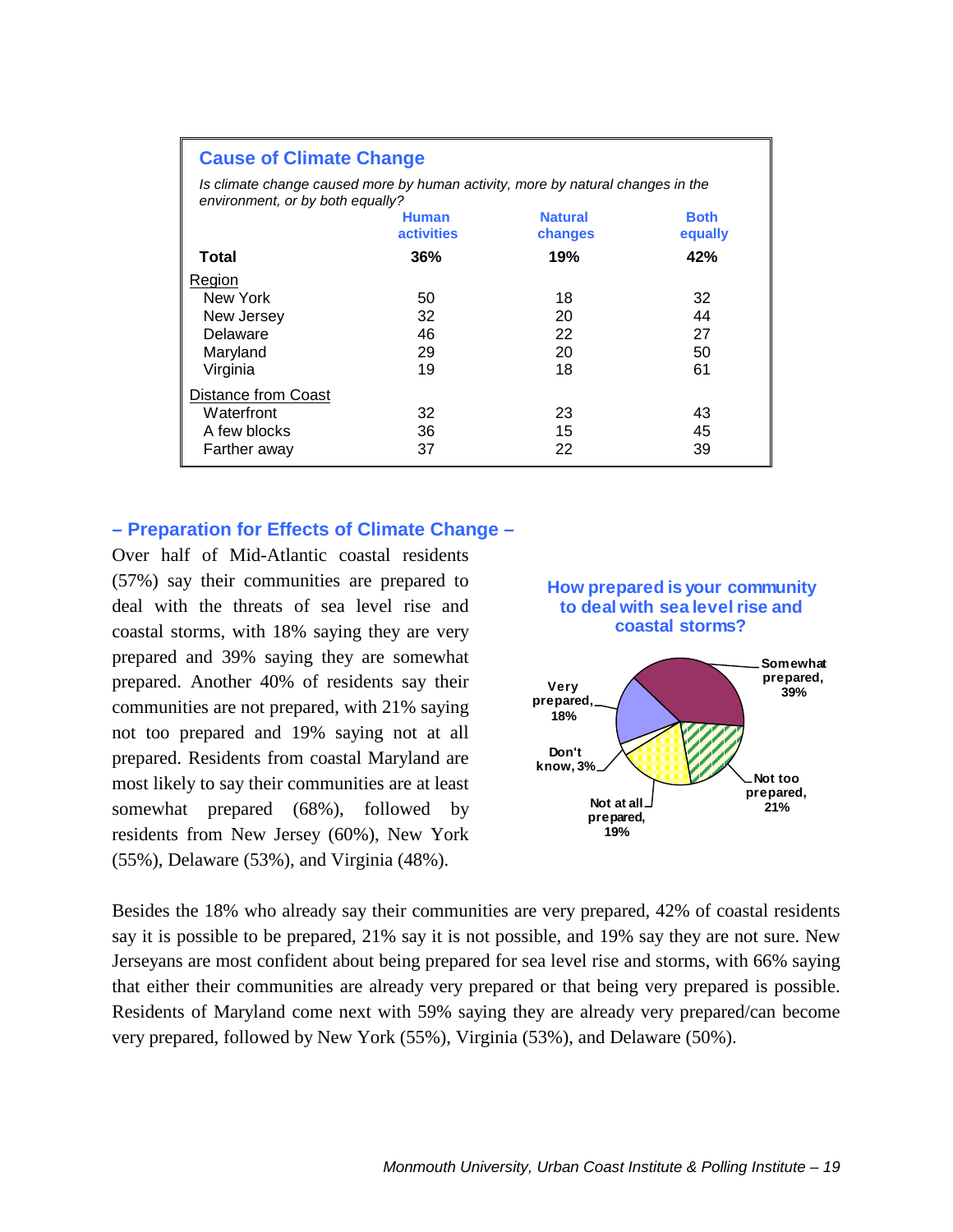## **VI. Concerns of People in Marine Industries**

Almost one-fifth of Mid-Atlantic coastal residents have a family member (either themselves or someone else in the family) working in a job related to the ocean such as fishing, boating, shipping, marine trades, or ocean recreation. Five percent of coastal residents personally work in an ocean-related business, while another 14% have a family member who works in the industry.

There are some differences between people who themselves work in an ocean-related business and people with just a family member or no family connection at all to marine jobs. For example, 69% of residents who work in an ocean-related job say that the disappearance of small-scale marine and fishing businesses is a very serious concern, significantly higher than those with a family member in the industry (of whom 48% say it is a very serious concern) or residents without a family member in the industry  $(44\% \text{ say it is a very serious concern}).$ 

Only 6% of coastal residents who work in an ocean-related job say the federal government gives the mining and energy industries the right amount of input into decisions about how to manage the oceans, compared to 18% of residents with a family member in an ocean-related job who say that and 15% of residents who have no family connection. Residents who work in a marine job are also less likely to say the federal government gives local fishing and marine industries enough input (9%) than are residents with family members in the ocean industries (22%) or residents with no connection to the industry  $(17\%)$ .

Interestingly, coastal residents with a job in the marine industries are more likely to say climate change has helped the local fishing industry (17% say this) than residents without a connection to the industry (2% say climate change has helped).

The number of respondents in the sample who personally work in a job related to the ocean is relatively small. The survey results found other differences in opinion between those who work in marine-related industries and other coastal residents, but those differences did not meet a threshold of statistical significance due to this small sub-sample size.

#### **VII. Distance From Coast**

How far residents live from the coast has an impact on some, but not all, of their opinions. For example, out of five issues their towns might face, protecting the coastal and ocean environment is the highest-rated priority of coastal residents regardless of how far they live from the water. It is rated as a high priority by  $85\%$  of residents who live a few blocks from the water  $(+6 \text{ points})$ from 2009), 82% of residents who live on the waterfront (+8 points), and 77% of residents who live a mile or more from the water (+3 points).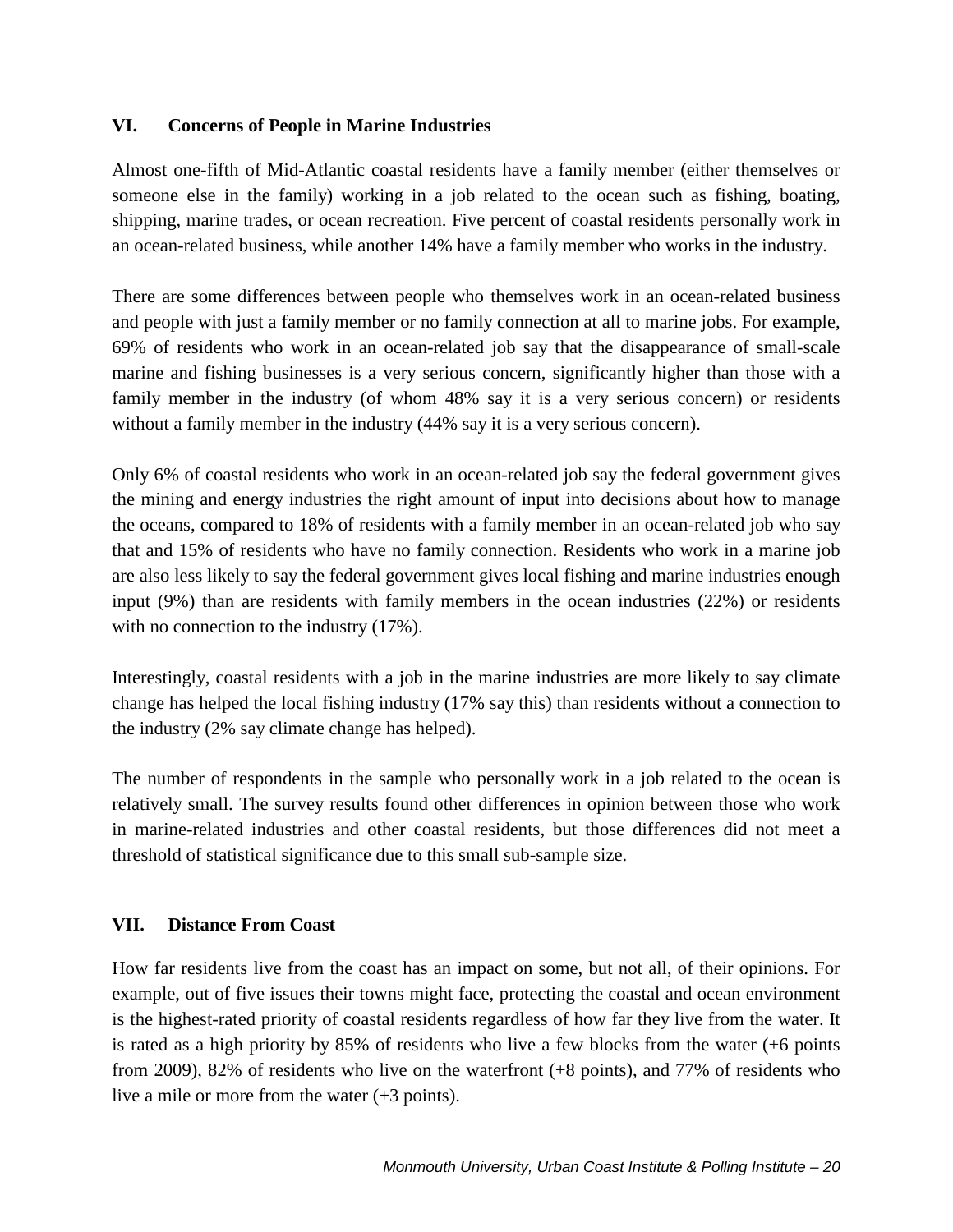The distance residents live from the coast also has no impact on their support for visible electricity-generating windmills. About half of waterfront residents (50%), residents who live within a few blocks from the beach (53%), and residents who live a mile or more from the beach (51%) say they would support the placement of windmills that they could see off their coast.

There are a handful of issues, however, where distance from the coast matters. Residents who live on the waterfront became much more concerned about sea level rise and storms in the past eight years (+32 points to 70% saying it is a very serious concern) compared to those who live a few blocks (+18 points to 62%) or further away from the beach (+18 points to 56%). It is worth noting that many of these coastal communities suffered significant damage from Superstorm Sandy in late 2012.

Eight years ago nearly half of waterfront residents (44%) said reports predicting sea level rise and storm and flood damage were exaggerated. They were more likely than residents who live a few blocks from the beach (33%) or a mile or more from the beach (31%) to say this. However, today only 27% of waterfront residents think the reports are exaggerated, and there is less of a difference from residents who live a few blocks from the beach (26%) or a mile or more from the beach (19%).

Residents who live on the waterfront are more likely to say there is not enough input into decisions about how to manage the oceans given to state and local officials (59% say this) than are residents who live a few blocks from the beach (49% say this) or a mile or more from the beach (43% say this).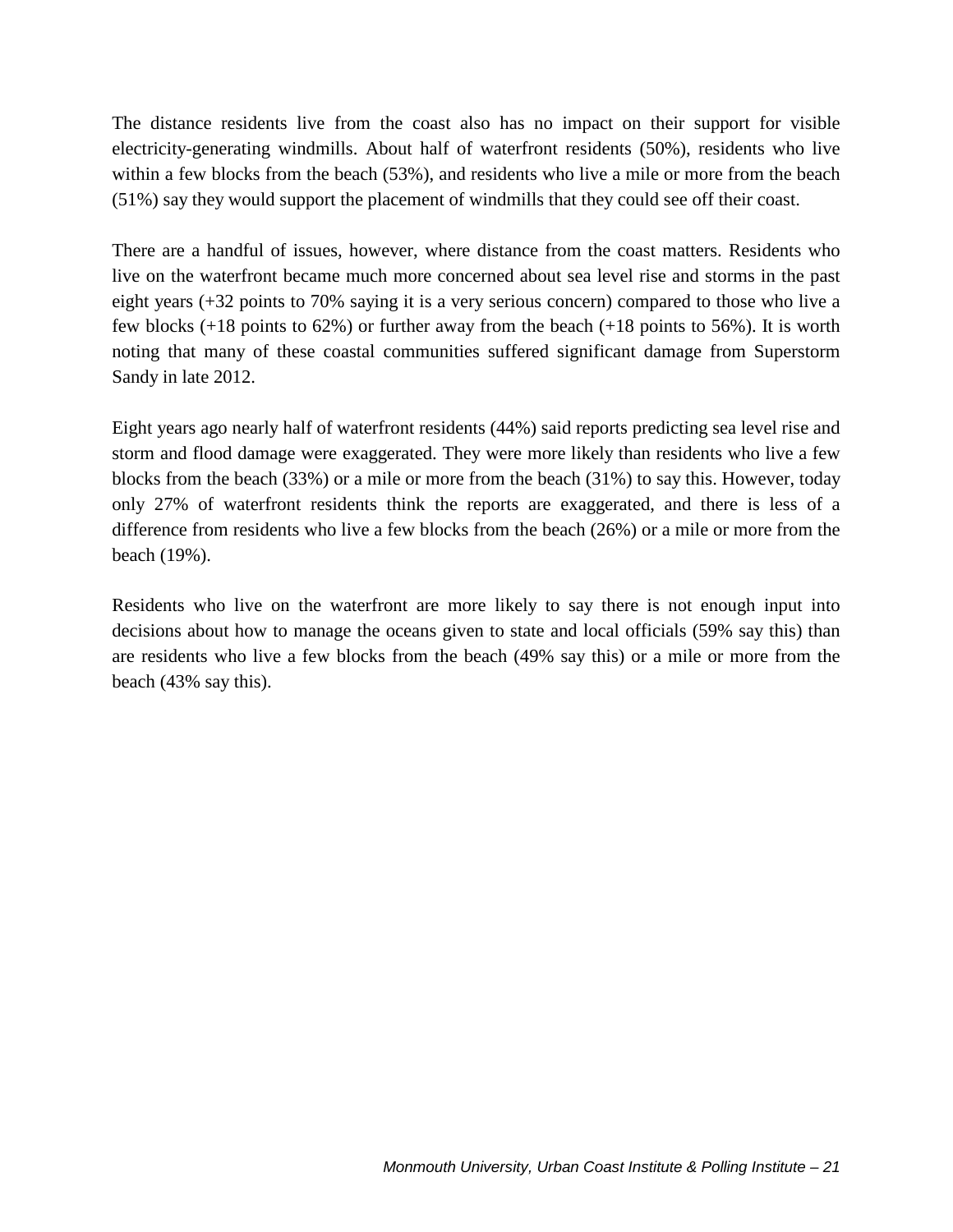## **Life on the Mid-Atlantic Coast 2017**

## *SURVEY METHODOLOGY*

The questionnaire for this survey was drafted by the Monmouth University Polling Institute (MUPI) and Urban Coast Institute (UCI) research staff to address research concerns related to the Mid-Atlantic Ocean Action Plan. Slightly over half of the questionnaire items were asked in a similar 2009 survey, thus allowing for comparisons of trends in public attitudes.

A random probability sample was used to select Mid-Atlantic coastal community residents 18 years of age and older to participate in this study. The sample was divided into eight coastal regions: New York East (Suffolk coastal communities), New York West (Nassau), New Jersey North (Monmouth and Ocean), New Jersey South (Atlantic and Cape May), Delaware (Sussex), Maryland (Worcester), Virginia North (Accomack and Northampton) and Virginia South (Virginia Beach).<sup>[1](#page-27-0)</sup> In order to statistically compare responses among regions, a unique sample was drawn for each region; approximately 150 coastal residents for each of the four New York and New Jersey regions and approximately 100 each for the remaining four regions, creating a total sample of 1,005 residents.

The telephone sample was drawn by first selecting communities that geographically abut the Atlantic Ocean. Utilizing census tract information to map telephone coverage, the sample process selected from among all telephone exchanges that serve these communities. The final sample included 605 interviews conducted on a landline phone and 400 conducted on a cell phone.

The questionnaire was programmed into a CATI (Computer Assisted Telephone Interviewing) system and the interviews were conducted by telephone April 26 to May 31, 2017 by experienced professional interviewers at Braun Research, Inc.

The survey included questions to screen out respondents who did not live or maintain a primary home in these coastal communities. Thus, the final survey results represent the views of "permanent" residents of these communities.

While those interviewed in a survey ideally will have the same characteristics as the population they represent, samples frequently may under-represent groups that are more difficult to interview, such as the elderly or those with less than a high school education. To correct this imbalance, a statistical technique known as "weighting" is used. The weighting procedure for

<span id="page-27-0"></span><sup>&</sup>lt;sup>1</sup> Due to its relatively small geographic size and unique urban quality, the coastal portion of Queens county in New York was not included in this study.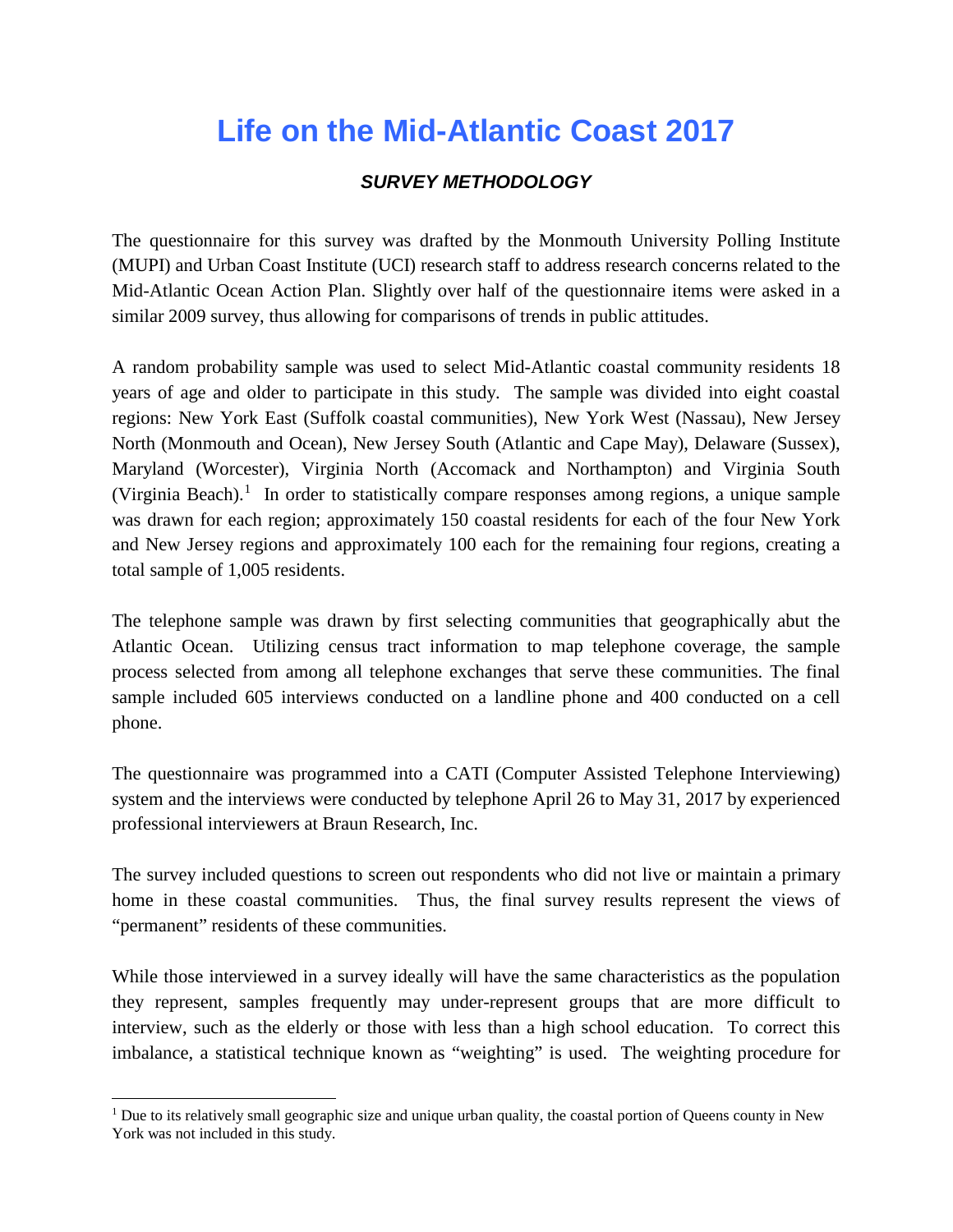this survey compared population figures for age, education, and sex based on census data with those of the sample and weighted the sample to more accurately reflect the population. For example, if census figures show 39 percent of residents 18 years and older have a high school education, and the sample consists of 32 percent with a high school education, each respondent in this category would be counted as 1.22 persons to adjust for this difference. This weighting system was applied within each of the eight sample regions.

Since the survey sample was drawn disproportionately from each region, the final weighting step was to adjust the survey weight of each of the eight regions to better represent their proportional share of the Mid-Atlantic coastal community population (as defined by this survey).

The percentages obtained in a sample survey are estimates of what the distribution of responses would be if the entire population had been surveyed. "Sampling error" is a statistical term which describes the probable difference between interviewing everyone in a given population and a sample drawn from that population. For example, the sampling error associated with a sample of this size is  $\pm 3.1$  percent at a 95 percent confidence interval.

Sampling error increases as the sample size is reduced. For, example, if statements are made based on a sub-group of 300 (as with the New York and New Jersey state samples), the sampling error is  $\pm$ 5.7 percent. For percentages based on the smallest geographic areas (n=100), the sampling error is  $\pm$ 9.8 percent. This factor must be kept in mind when comparing the responses of different groups within the total sample. Readers should note that sampling error does not take into account other possible sources of error inherent in any study of public opinion.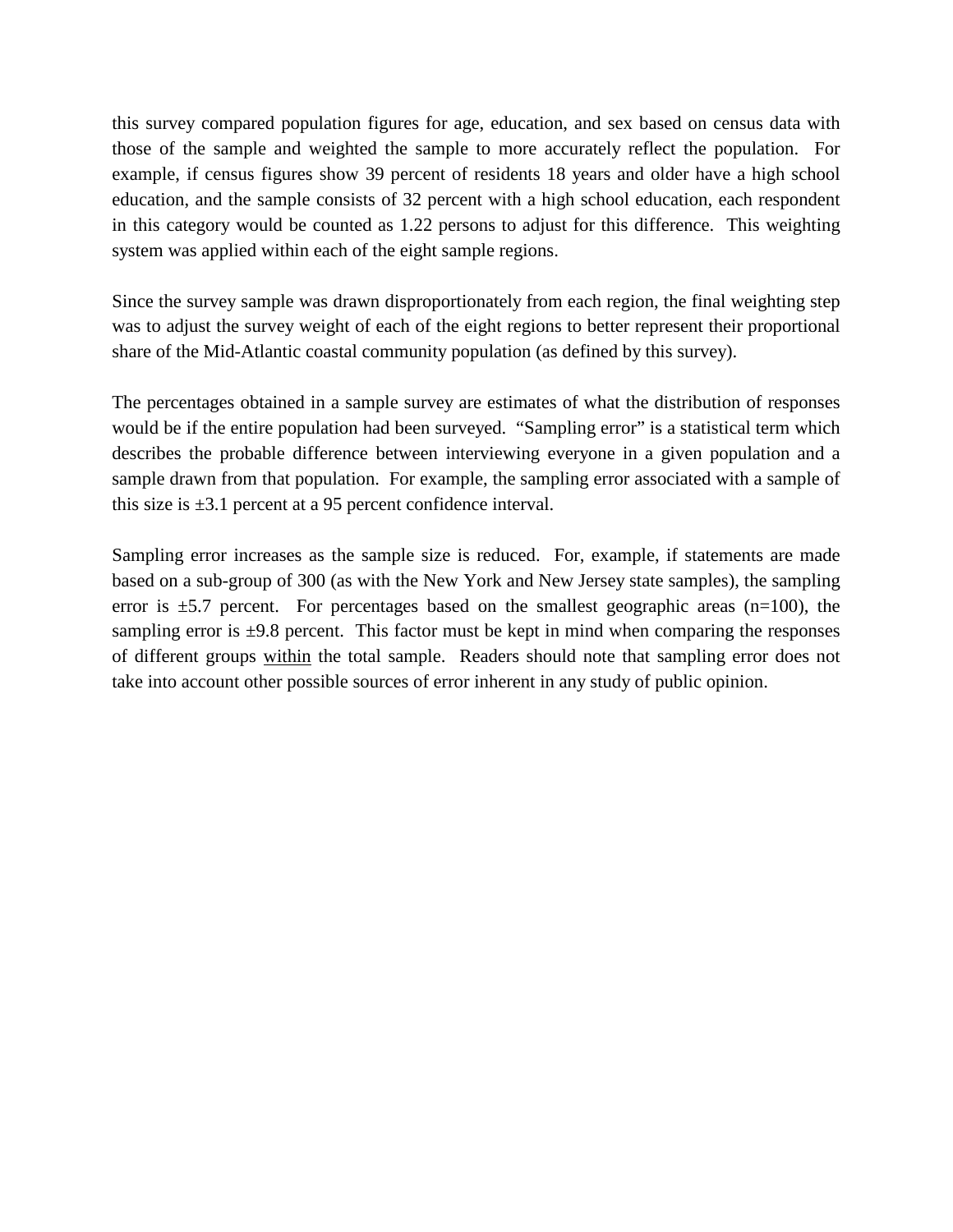*SURVEY INSTRUMENT*

## **Life on the Mid-Atlantic Coast 2017**



*A 5-state survey of coastal community residents*

**[** *New York; New Jersey; Delaware; Maryland; Virginia* **]**

## **Urban Coast Institute Polling Institute**

**Spring 2017 (n=1,005)**

## **A. LIVING ON THE COAST**

- A1. Do you own or rent this apartment or house? [*If RENT*: Do you rent this for most of the year or just for short vacation periods?]
	- 74% Own
	- 20% Rent most of the year
	- 6% (VOL) Live year round, rent-free with parents/relatives/friends, etc.
- A2. Is this home a waterfront property right on the beach or bay, within a few blocks of the beach or bay, within one mile, within five miles, or farther away?
	- 13% Front a beach or bay
	- 38% Within a few blocks
	- 24% Within one mile
	- 24% Within five miles
- A3. How much of the year do you live in this home 10 to 12 months, 6 to 9 months, or less than 6 months?
	- 97% 10 to 12 months
	- 3% 6 to 9 months
- A4. How many years have you lived in this town, or have you lived here all your life?
	- 3% Less than 1 year
	- 14% 1 to 5 years
	- 9% 6 to 10 years
	- 23% 1 to 20 years
	- 31% More than 20 years
	- 20% All my life
	- 0% (VOL) Don't Know/Refused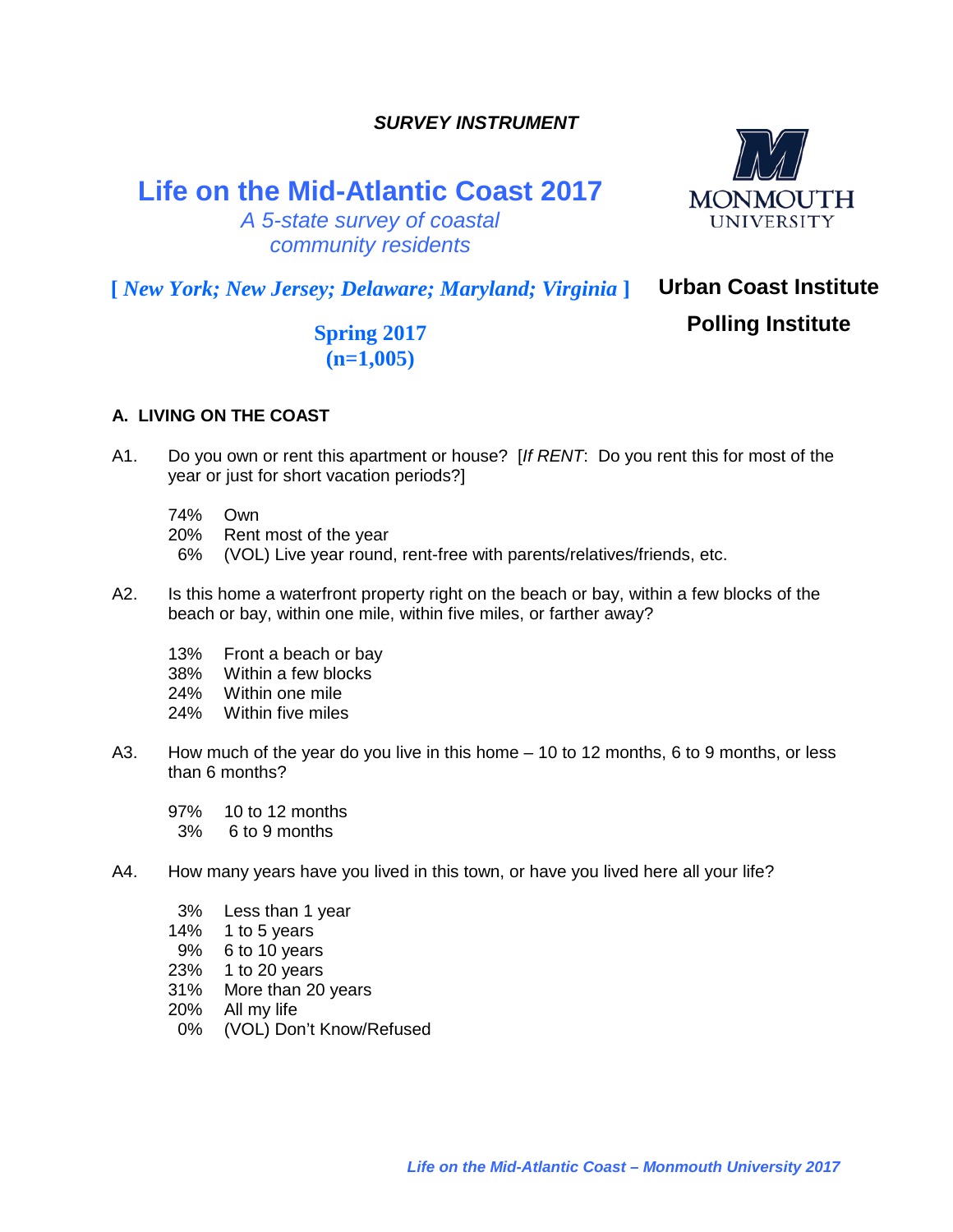#### **B. COASTAL COMMUNITY ISSUES**

B1. Here are some issues that your town may have to deal with. After I read each one, please tell me whether it should be a high, medium, or low priority. [*ITEMS WERE ROTATED*]

|    |                               |      | High | Medium | Low | DK/Ref |
|----|-------------------------------|------|------|--------|-----|--------|
|    |                               | 2017 | 71%  | 18%    | 10% | 1%     |
| А. | Improving public education    | 2009 | 64%  | 24%    | 10% | 2%     |
|    | B. Controlling growth and     | 2017 | 50%  | 33%    | 14% | 2%     |
|    | development                   | 2009 | 56%  | 29%    | 12% | 3%     |
|    | C. Lowering taxes             | 2017 | 60%  | 30%    | 9%  | 1%     |
|    |                               | 2009 | 65%  | 24%    | 9%  | 1%     |
|    | D. Protecting the coastal and | 2017 | 81%  | 14%    | 5%  | 0%     |
|    | ocean environment             | 2009 | 76%  | 19%    | 5%  | 0%     |
| Е. | Improving the local economy   | 2017 | 65%  | 23%    | 11% | 1%     |
|    | and creating jobs             | 2009 | 69%  | 21%    | 9%  | 1%     |

- B2. How much do you feel you know about coastal environment issues in your local area a great deal, some, just a little, or nothing at all?
	- 31% Great deal
	- 43% Some
	- 22% Just a little
	- 4% Nothing at all
	- 0% (VOL) Don't Know/Refused
- B3. Do you think current efforts to protect coastal waters and beaches in your local area are too much, too little, or about right?
	- 5% Too much
	- 42% Too little
	- 48% About right
	- 5% (VOL) Don't Know/Refused
- B4. How important is the condition of the ocean and beaches to the economy in your area very, somewhat, not too, or not at all important?
	- 84% Very important
	- 11% Somewhat important<br>4% Not too important
	- 4% Not too important<br>0% Not at all importan
	- Not at all important
	- 0% (VOL) Don't Know/Refused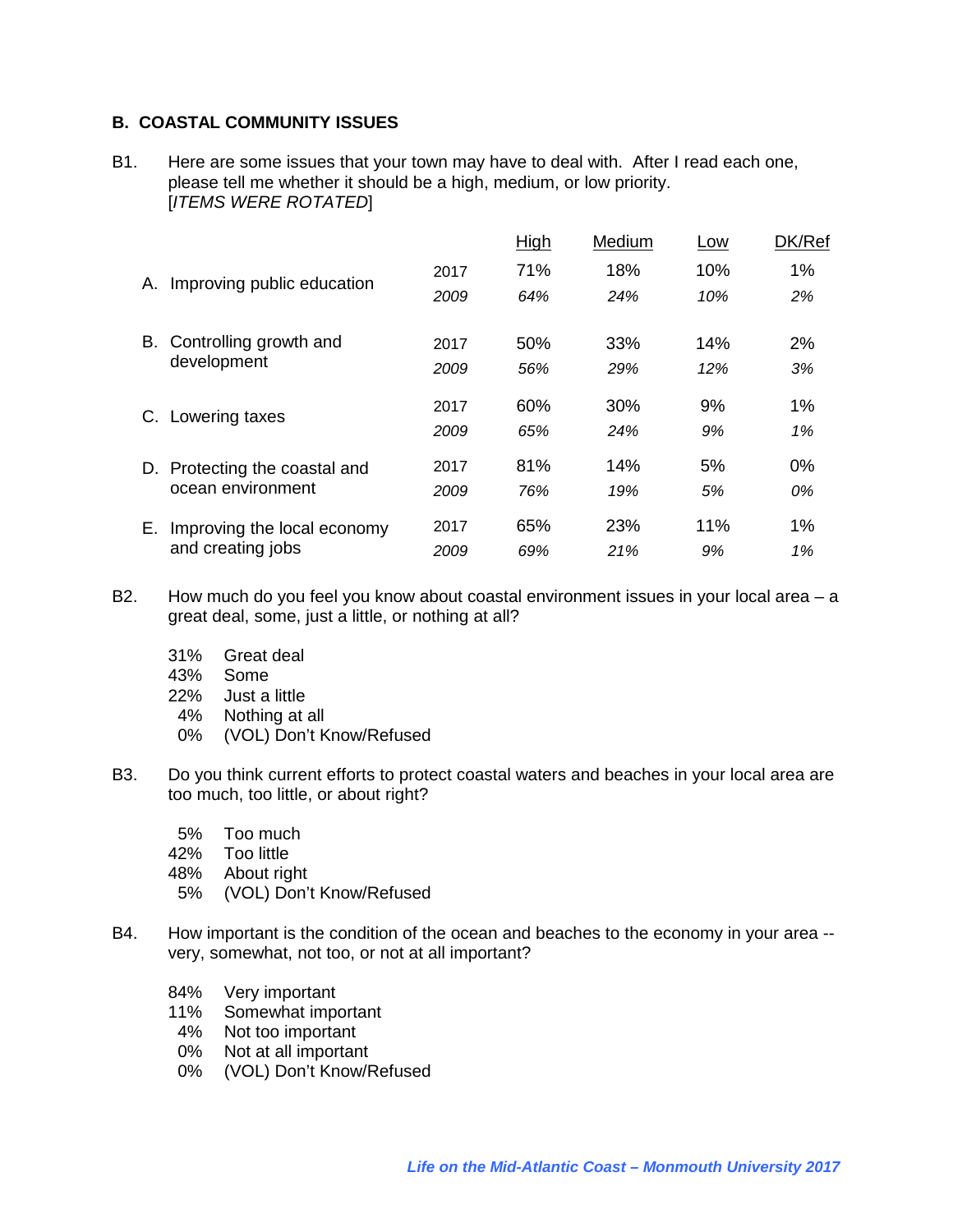- B5. Would you support or oppose efforts to protect the coastal waters, shoreline, and beaches in your town if it meant you would have to pay more in local taxes?
	- 68% Support
	- 21% Oppose
	- 8% (VOL) Depends
	- 3% (VOL) Don't Know/Refused
- B6. Please tell me if you think each of the following is a very serious, somewhat serious, not too serious, or not at all serious concern in your area? [*ITEMS WERE ROTATED*]

|    |                                        |      | Very | Somewhat | Not too    | Not at all | DK/Ref |
|----|----------------------------------------|------|------|----------|------------|------------|--------|
| Α. | Coastal and ocean water                | 2017 | 62%  | 24%      | 11%        | 3%         | $1\%$  |
|    | pollution                              | 2009 | 57%  | 26%      | 11%        | 5%         | 1%     |
| B. | The loss of wetlands and               | 2017 | 53%  | 24%      | 12%        | 7%         | 4%     |
|    | coastal habitats                       | 2009 | 47%  | 31%      | 12%        | 7%         | 3%     |
| C. | Sea level rise and                     | 2017 | 60%  | 22%      | 10%        | 6%         | 1%     |
|    | increasing risk from storms            | 2009 | 41%  | 36%      | 14%        | 7%         | 2%     |
| D. | The amount of                          | 2017 | 46%  | 29%      | 15%        | 9%         | 1%     |
|    | development along the<br>coast         | 2009 | 47%  | 25%      | <b>20%</b> | 7%         | 2%     |
|    | E. Small-scale marine and              | 2017 | 45%  | 30%      | 11%        | 7%         | 6%     |
|    | fishing businesses are<br>disappearing | 2009 |      |          |            |            |        |

#### **CATI: FOR B7, SPLIT HALF READ-IN BY EACH REGION**

**For Regions 1 and 2: Form A read in "**New Jersey**" and Form B read in** "Maryland and Virginia" **For Regions 3 and 4: Form A read in "**New York**" and Form B read in** "Maryland and Virginia" **For Regions 5 and 6: Form A read in "**New Jersey**" and Form B read in "**Virginia**" For Regions 7 and 8: Form A read in "**New Jersey**" and Form B read in "**Delaware and Maryland**"**

- B7. How much do you think what happens along your local coast affects what happens along the coast of [*READ IN NAME OF ADJACENT STATE(S)*] – a great deal, some, just a little, or nothing at all?
	- 39% Great deal
	- 34% Some
	- 11% Just a little
	- 10% Nothing at all
	- 6% (VOL) Don't Know/Refused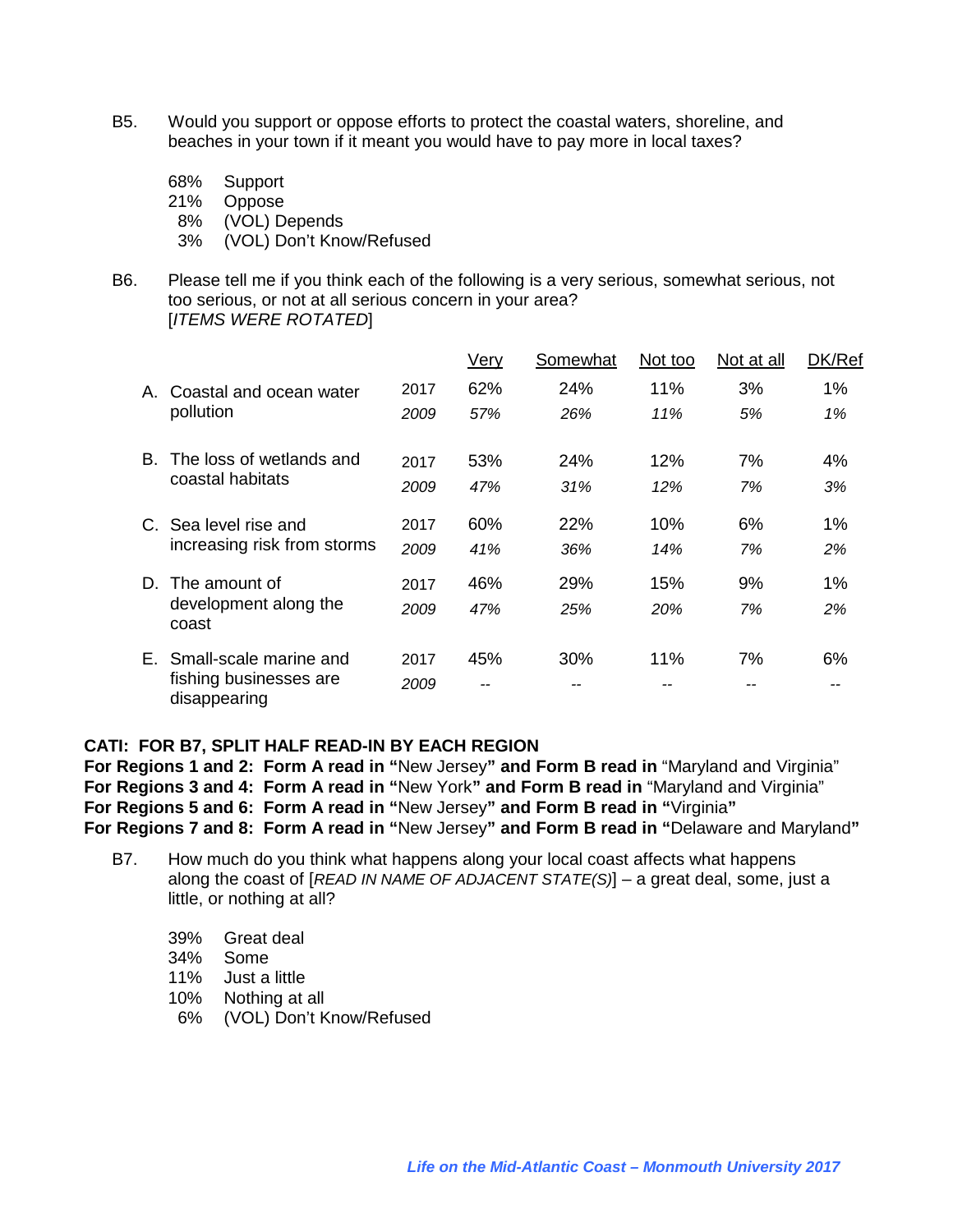## **C. COASTAL AND OCEAN POLICY**

[*QUESTIONS C1 & C2 WERE ROTATED*]

- C1. Do you support or oppose designating certain areas of the ocean for special protection where fishing would be restricted?
	- 63% Support
	- 29% Oppose
	- 7% (VOL) Depends/Don't Know/Refused
- C2. Do you support or oppose designating certain areas of the ocean for special protection where oil and gas drilling would be restricted?
	- 78% Support
	- 18% Oppose
	- 4% (VOL) Depends/Don't Know/Refused
- C3. How important is the quality of the ocean ecosystems for [*READ ITEM*] very, somewhat, not too, or not at all important? [*ITEMS WERE ROTATED*]

|    |                                                          | Very | Somewhat | Not too | Not at all | DK/Ref |
|----|----------------------------------------------------------|------|----------|---------|------------|--------|
| А. | Maintaining strong national<br>security                  | 61%  | 21%      | 7%      | 6%         | 5%     |
|    | B. Growing the local economies<br>of coastal communities | 69%  | 24%      | 3%      | 2%         | 1%     |
| C. | Developing new sources of<br>energy                      | 59%  | 27%      | 5%      | 4%         | 6%     |
|    | D. Protecting the global<br>environment                  | 76%  | 16%      | 3%      | 4%         | 2%     |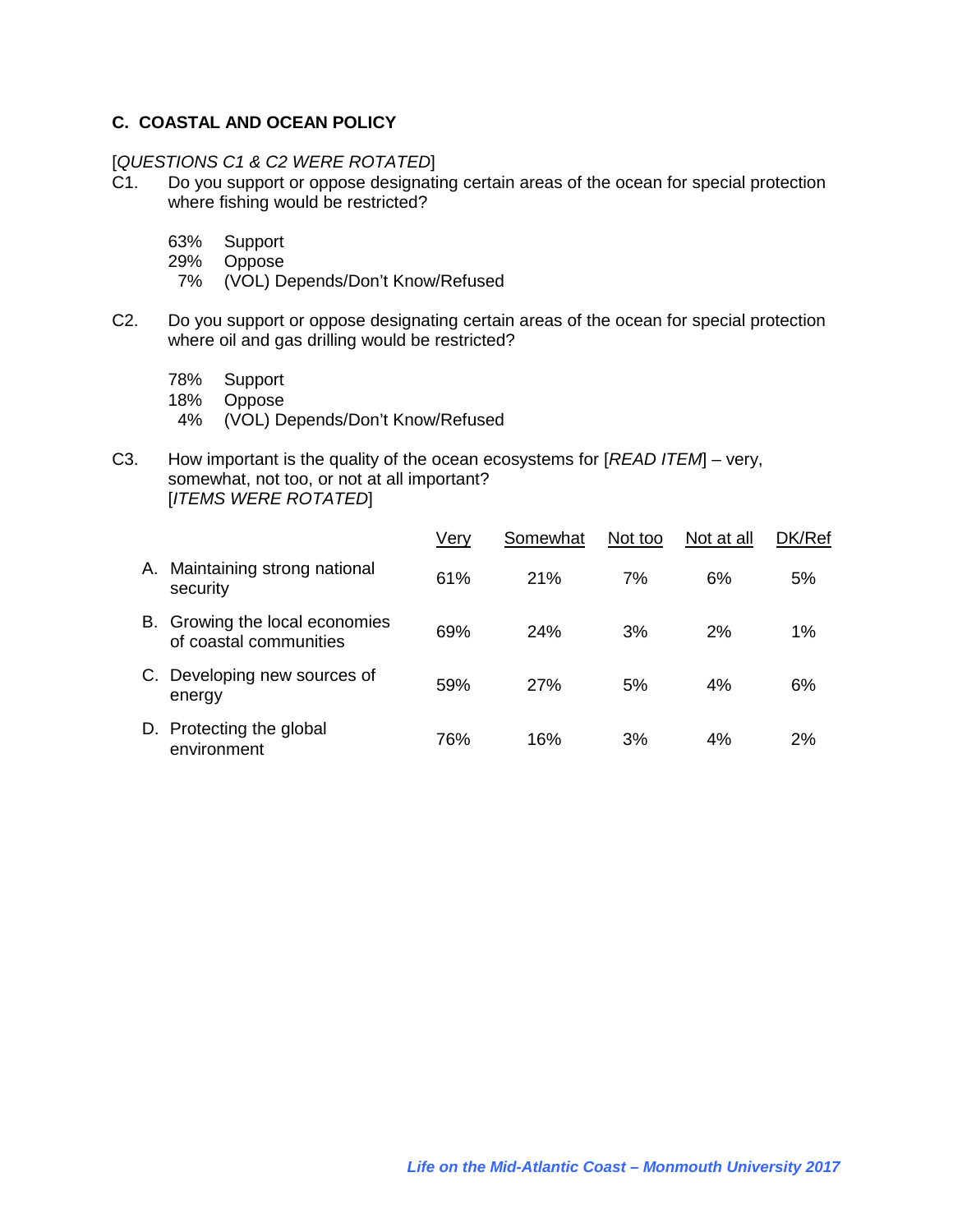C4. How good a job is government doing at each of the following. Please respond with excellent, good, only fair, poor, or tell me if you don't have an opinion on this. [*ITEMS WERE ROTATED*]

|                                                                          |      | <b>Excellent</b> | Good | Only fair | Poor | DK/Ref |
|--------------------------------------------------------------------------|------|------------------|------|-----------|------|--------|
| A. Managing fish and other<br>marine life                                | 2017 | 4%               | 28%  | 30%       | 23%  | 15%    |
|                                                                          | 2009 | 6%               | 29%  | 33%       | 19%  | 13%    |
| B. Protecting coastal wetlands<br>and wildlife habitats                  | 2017 | 6%               | 33%  | 31%       | 22%  | 9%     |
|                                                                          | 2009 | 8%               | 38%  | 29%       | 17%  | 8%     |
| C. Managing growth and<br>development in coastal<br>communities          | 2017 | 3%               | 25%  | 38%       | 23%  | 11%    |
|                                                                          | 2009 | 5%               | 24%  | 38%       | 25%  | 8%     |
| D. Collecting data that tracks<br>the health of the ocean's<br>ecosystem | 2017 | 6%               | 25%  | 22%       | 18%  | 28%    |
|                                                                          | 2009 | --               |      |           |      |        |

- C5. How important is it for government policymakers to collect information and maintain databases that track the health of the oceans – very, somewhat, not too, or not at all important?
	- 67% Very important
	- 24% Somewhat important
	- 4% Not too important
	- 4% Not at all important
	- 1% (VOL) Don't Know/Refused

#### [*QUESTIONS C6 THROUGH C8 WERE ROTATED*]

- C6. Does the federal government give state and local officials too much, not enough or the right amount of input into decisions about how to manage the oceans?
	- 13% Too much input<br>47% Not enough inpu
	- Not enough input
	- 18% Right amount of input
	- 22% (VOL) Don't know/Refused
- C7. Does the federal government give the mining and energy industries too much, not enough or the right amount of input into decisions about how to manage the oceans?
	- 23% Too much input
	- 36% Not enough input
	- 15% Right amount of input
	- 26% (VOL) Don't know/Refused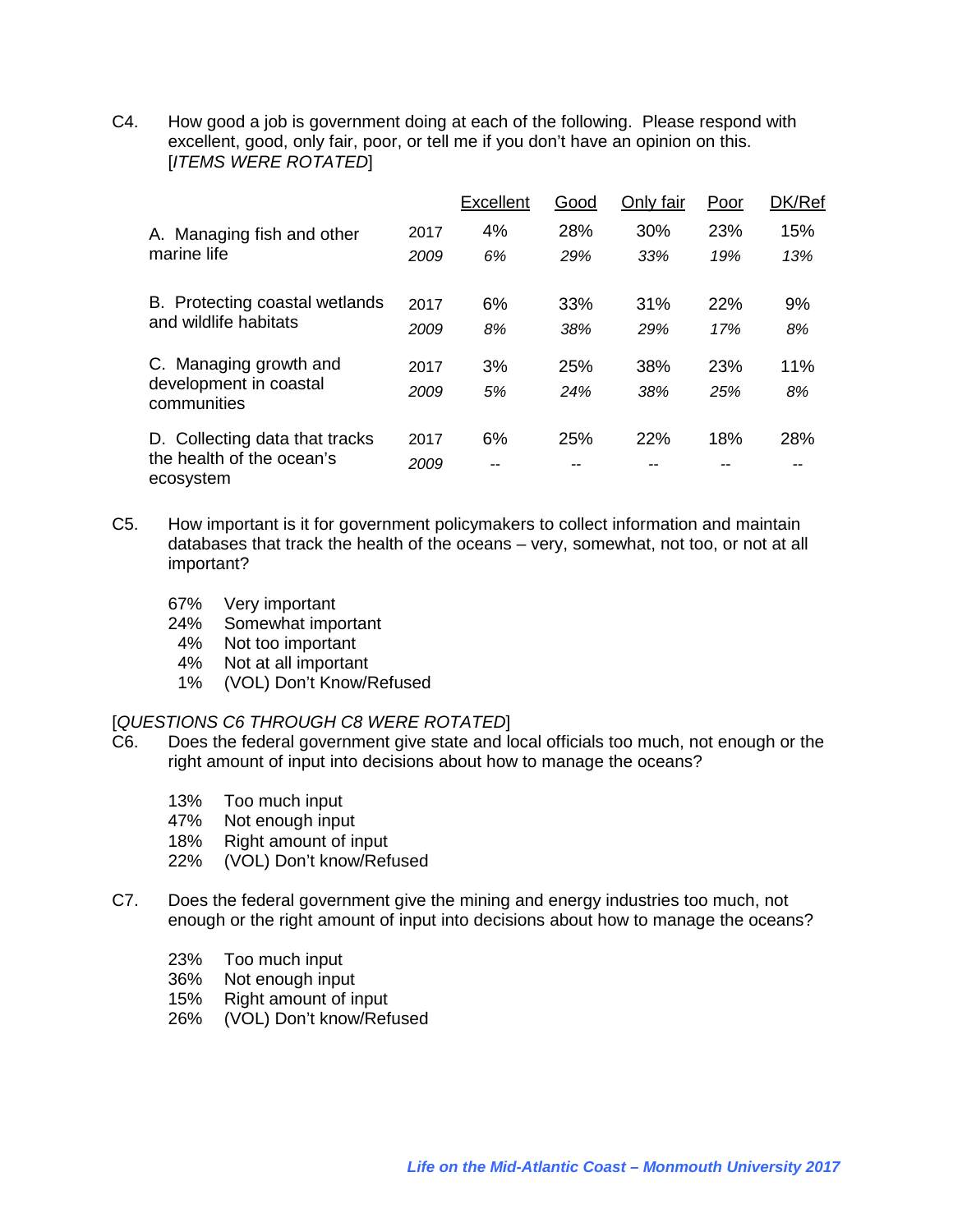- C8. Does the federal government give local fishing and marine industries too much, not enough or the right amount of input into decisions about how to manage the oceans?
	- 14% Too much input<br>47% Not enough inpu
	- Not enough input
	- 17% Right amount of input
	- 22% (VOL) Don't know/Refused

#### **D. CLIMATE CHANGE**

Now, I'd like to ask you some questions about the world's climate in general.

- D1. Do you think that the world's climate is undergoing a change that is causing more extreme weather patterns and the rise of sea levels, or is this not happening??
	- 83% Yes, is happening
	- 15% No, is not happening
	- 2% (VOL) Don't Know/Refused
- D2. Has climate change helped, hurt, or had no impact on the local fishing industry in your area?
- D2A. [*If HURT:*] Has climate change hurt the local fishing industry a lot or just a little?
	- 30% Hurt, a lot
	- 18% Hurt, not a lot
	- 4% Helped
	- 16% No impact
	- *15% Climate change not happening (from D1)*
	- 18% (VOL) Don't Know/Refused
- D3. Some reports predict that sea levels will rise substantially in the next 25 years and that many coastal areas will be in much greater risk from storm damage and flooding. Based on what you have heard, do you think that this risk is generally accurate, generally exaggerated, or generally underestimated?
	- 59% Generally accurate
	- 23% Generally exaggerated
	- 15% Generally underestimated
	- 4% (VOL) Don't Know/Refused
- D4. Is climate change caused more by human activity, more by natural changes in the environment, or by both equally?
	- 36% Human activities
	- 19% Natural changes
	- 42% Both equally
	- 1% (VOL) Neither/not happening
	- 1% (VOL) Don't Know/Refused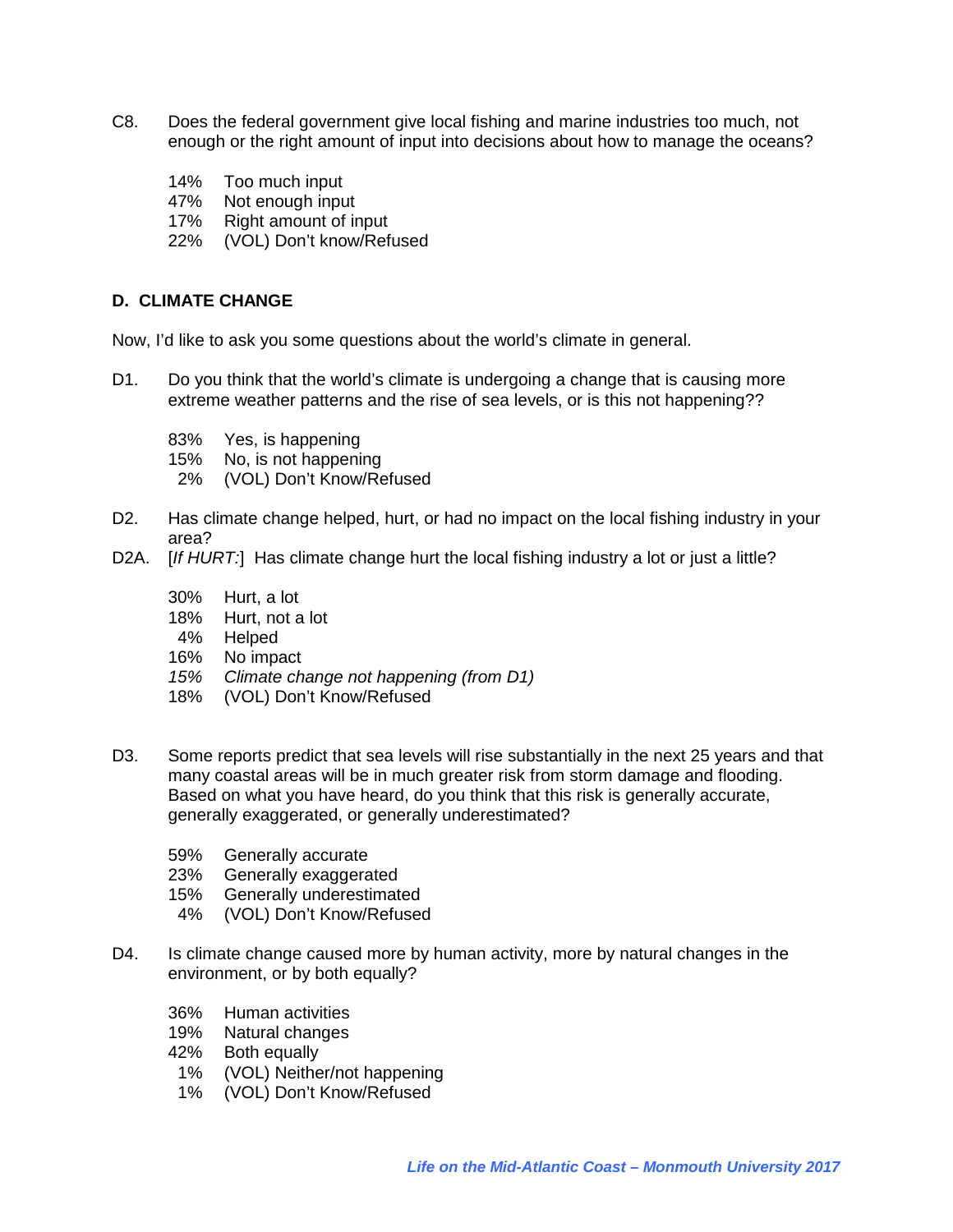- D5. How prepared do you think your community is to deal with the threats of sea level rise and potential coastal storms – very prepared, somewhat prepared, not too prepared, or not at all prepared?
	- 18% Very prepared
	- 39% Somewhat prepared
	- 21% Not too prepared
	- 19% Not at all prepared
	- 3% (VOL) Don't Know/Refused
- D6. Do you think it is possible to be very prepared for these threats, is not really possible to be very prepared, or aren't you sure?
	- *18% Already very prepared (from D5)*
	- 42% Is possible
	- 21% Is not possible
	- 19% Not sure
	- 0% (VOL) Refused

Some people have proposed using coastal resources to help meet our energy needs. [*QUESTIONS D7 & D7A WERE ROTATED WITH D8*]

- D7. Would you support or oppose placing electricity-generating windmills off your coast as long as they are NOT visible from the shoreline, or do you have no opinion either way?
	- 72% Support
	- 10% Oppose
	- 17% No opinion either way
	- 1% (VOL) Depends/Don't know/Refused
- D7A. And would you support or oppose placing these windmills off your coast if you could see them in the distance, or do you have no opinion either way?
	- 52% Support
	- 21% Oppose [*INCLUDES THOSE WHO SAID "OPPOSE" TO QD7*]
	- 26% No opinion either way
		- 1% (VOL) Depends/Don't know/Refused
- D8. Would you support or oppose drilling for oil or gas in the ocean off the Atlantic coast, or do you have no opinion either way?
	- 22% Support
	- 55% Oppose
	- 20% No opinion either way
	- 3% (VOL) Depends/Don't know/Refused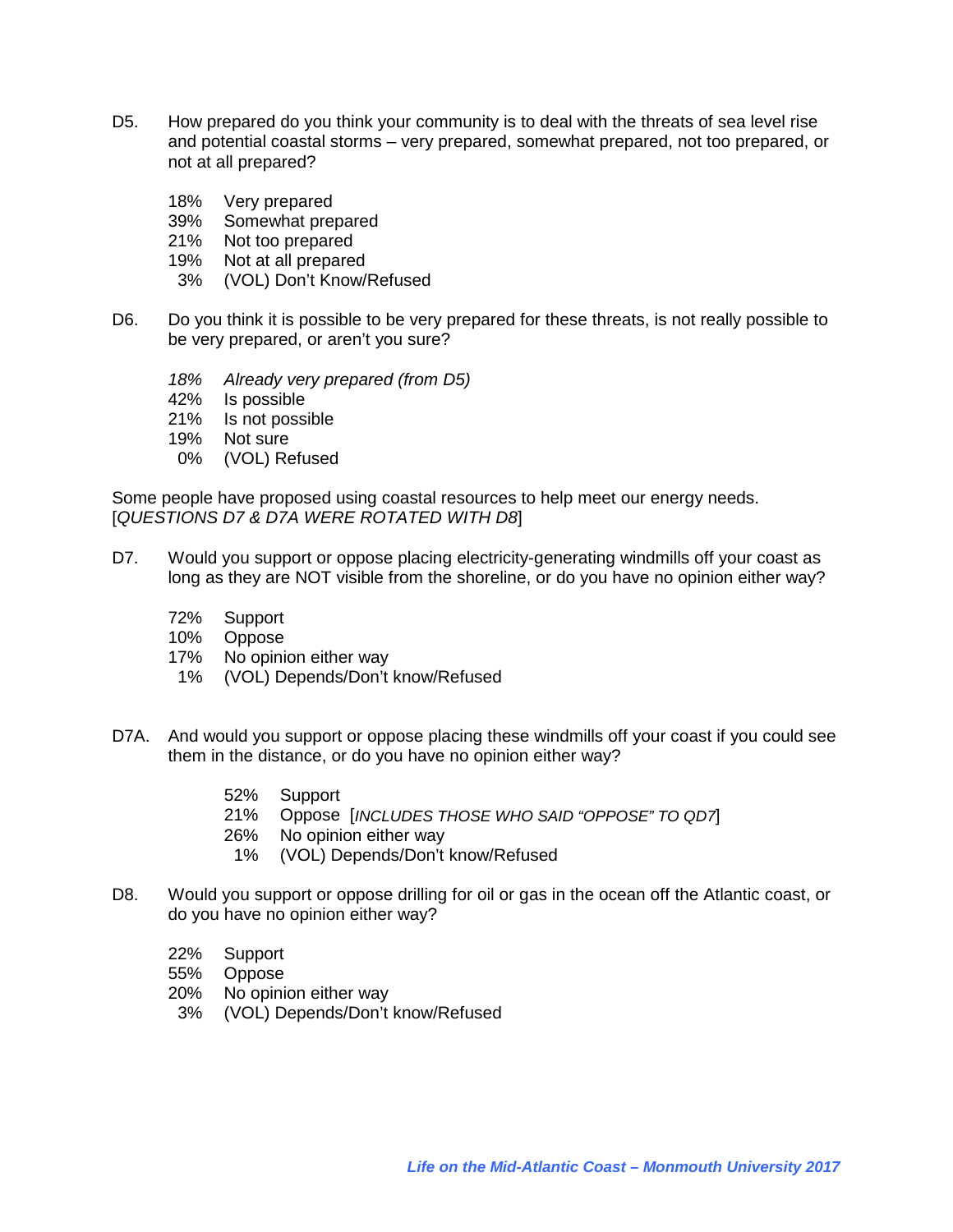### **A. LIVING ON THE COAST (cont'd)**

Now just a few final questions so we can classify your answers.

A5. Have you done any of the following activities *within five miles of your home* in the past year? [*ITEMS WERE ROTATED*]:

|                                          |      | <u>Yes</u> | No  | DK/Ref |
|------------------------------------------|------|------------|-----|--------|
|                                          | 2017 | 51%        | 49% | 0%     |
| A. Gone fishing, crabbing or clamming    | 2009 | 51%        | 49% | 0%     |
| B. Taken a boat, canoe, kayak or jet-ski | 2017 | 58%        | 41% | 0%     |
| out for pleasure                         | 2009 | 50%        | 49% | 0%     |
| C. Gone swimming or sunbathing, or       | 2017 | 89%        | 11% | 0%     |
| walked along the shore                   | 2009 | 90%        | 9%  | 0%     |

#### A6. Do you own a boat? [*If YES:* Does it have a motor?]

- 14% Yes, own a motorboat
- 5% Yes, own a non-motorboat
- 1% Yes, own both motorboat and non-motorboat
- 78% No, do not own a boat
- 1% (VOL) Don't know/Refused
- A7. Does any member of your immediate family work in a job that involves fishing, boating, shipping, marine trades, the recreational use of the ocean, or any other business related to the ocean? [*If YES:* Is that you, someone else in your household, or another family member outside of your household?]
	- 5% Yes, self
	- 6% Yes, other person in household
	- 8% Yes, family member outside of household
	- 81% No
	- 1% (VOL) Don't know/Refused

A7A. [If YES:] What type of business is that? \_\_\_\_\_\_\_\_\_\_\_\_\_\_\_\_\_\_\_\_\_\_\_\_\_\_\_\_\_\_\_\_\_\_

#### **E. DEMOGRAPHICS**

- E1. What was the last grade in school you completed?
	- 33% High school or less
	- 30% Some college
	- 36% College graduate
	- 1% (VOL) Don't Know/Refused